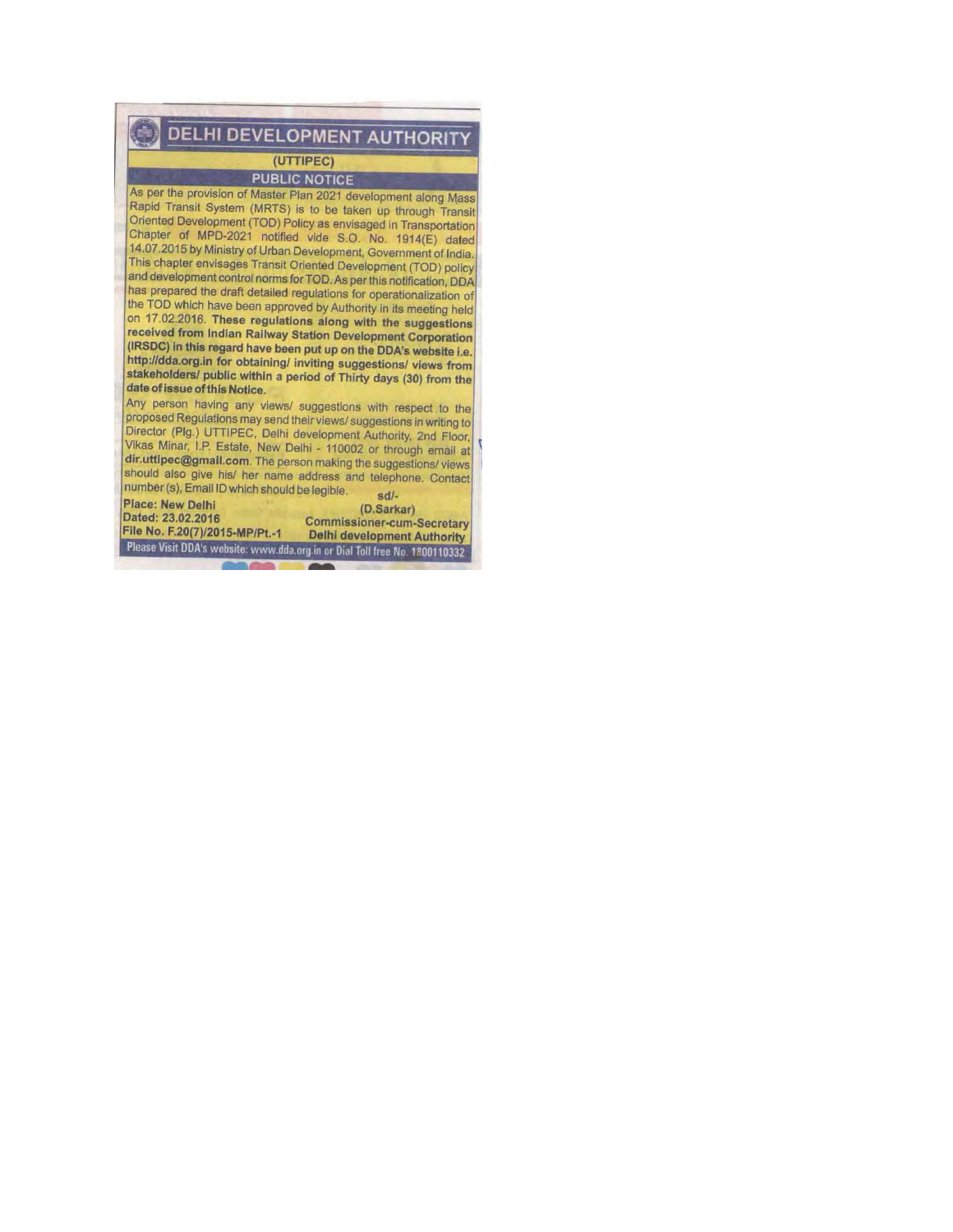# **Proposed Transit Oriented Development (TOD) Regulations as envisaged in Transportation Chapter of MPD-2021 notified vide S.O. no. 1914 (E) dated 14.07.2015.**

*In exercise of powers conferred by Section 57 of the Delhi Development Act, 1957 (61 of 1957), the Delhi Development Authority with the previous approval of the Central Government, hereby makes the following regulations in pursuance to Notification No. S.O. 1914 (E) dated 14th July, 2015:-* 

# **CHAPTER 1: GENERAL**

#### **SHORT TITLE AND COMMENCEMENT:**

- i. These regulations shall be called the "**Transit Oriented Development (TOD) Regulations**".
- ii. These regulations shall come into force with effect from the date of publication of this Notification in the Gazette of India.
- iii. All words and expressions used in these regulations but not defined shall have the meaning assigned to them in the Delhi Development Act, 1957, the Master Plan in force, and the Delhi Municipal Corporation Act, 1957 and The New Delhi Municipal Council Act, 1995, as the case may be.
- iv. If any question arises relating to the interpretation of these regulations, it shall be decided by the Central Government.

### **DEFINITIONS**

In these regulations, unless the context otherwise requires,

- i. **"Authority" or "Delhi Development Authority"** means the Delhi Development Authority constituted under section 3 of the Delhi Development Act, 1957.
- ii. **"Competent Authority (CA)"** the competent authority shall be appointed by the concerned local bodies under their respective acts for implementation of these regulations.
- iii. **"Developer Entity (DE)"** means an individual land owner, group of land owners, cooperative societies, / Government Agencies voluntarily agreeing to participate in a TOD scheme.
- iv. **"Amalgamation**" means the process of combining one or more parcels of land together for consideration of scheme as one parcel of land.
- v. **"Integrated Scheme/Plan"** means an area which contains different landuses combined in one TOD scheme for the purpose of planning.
- vi. "**Transferrable Development Rights**" means the rights of development accrued in favour of one or more developer entity which can be traded inter-se.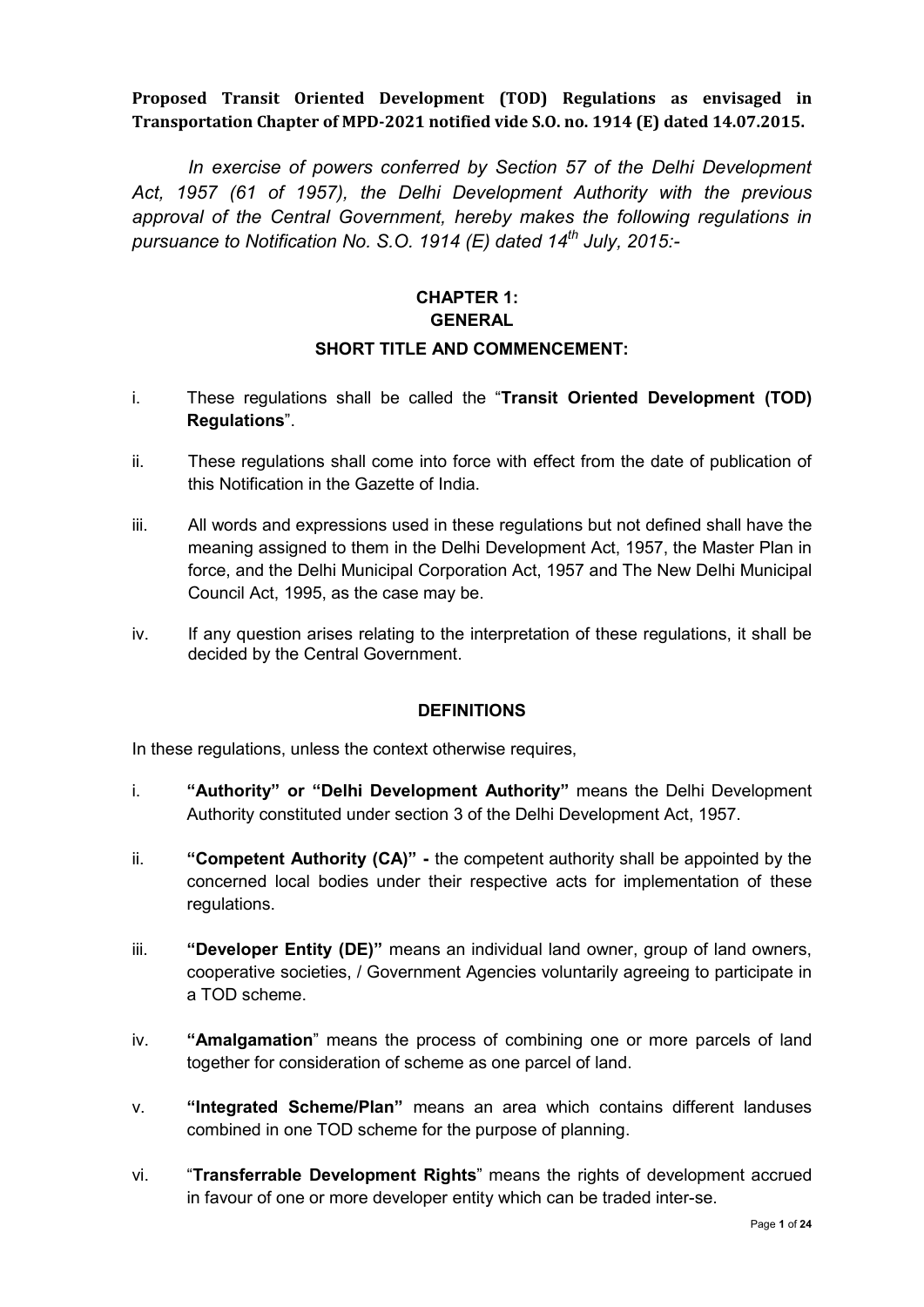# **CHAPTER 2: APPLICATION PROCESS**

### **Steps I - Ascertain Eligibility:**

**2 (1)** (a) Once delineation of TOD Zone in the Zonal Development Plansof Delhi is completed and notified by DDA, the entire delineated zone shall be considered open for TOD development i.e. developer entity satisfying the eligibility conditions prescribed in MPD-2021 and these regulations shall be eligible to prepare and apply for approval of TOD schemes to the competent authority.

(b) However, even in the absence of the delineated TOD Zone, MRTS/ Government Agencies may prepare TOD schemes having a minimum plot size of 3000 sq.m., with all other development norms applicable as per the MPD-2021.

Note: It is suggested that there could be a fully automated self-evaluation system for any site/ scheme area, to be self-tested by potential applicants based on the eligibility criteria provided in the MPD-2021, as follows:

- i. Any applicant may plot their site on a geo-spatial interface and check the same against the geo-spatial reference (kml) files made available by the Govt. containing in the following geo-referenced information:
	- Delineated TOD Zone on Zonal Development Plans
	- Road Network data of Delhi with ROW width information
	- 'Exception' Areas where TOD is not applicable (as per MPD-2021)
	- Areas where 'special regulations' are applicable.
	- Agency responsible for layout plan approval/ building sanction.
- ii. Applicants may upload the geo-location of their site on the online database to check and receive an automated report containing all relevant information regarding the site such as zonal plan landuse, special regulations (if any), concerned local body, etc.
- iii. Options may be explored to provide online-report summary to potential applicants from the website itself, based on auto-evaluation of the site as per eligibility criteria for participation in TOD.
- **2 (2)** (a) Preparing the TOD scheme: After ascertaining eligibility, the developer entity (DE) may prepare a TOD schemes based on the criteria specified in the MPD-2021 and these regulations and submit for approval of competent authority, as per the norms notified in the Master Plan and these notifications.

**(b)** In order to participate in TOD, individual/ group of owners may need to partner with other adjoining land owners/ property owners to form a Developer Entity (DE), and prepare a single contiguous scheme of minimum 1 Ha. Integrated TOD schemes larger than 2 Ha. may comprise of individual plots which may be non-contiguous, but within 250 metres of each other.

**2 (3) Applying for approval:** The approval by the competent authority shall comprise of three stages (1) Layout Plan for Integrated Scheme (2) Sanction of building plans for different blocks, and (3) Issuance of completion certificate cum occupancy certificate for different blocks. A stringent monitoring mechanism for public spaces, public roads, public parking, etc. is required, post completion.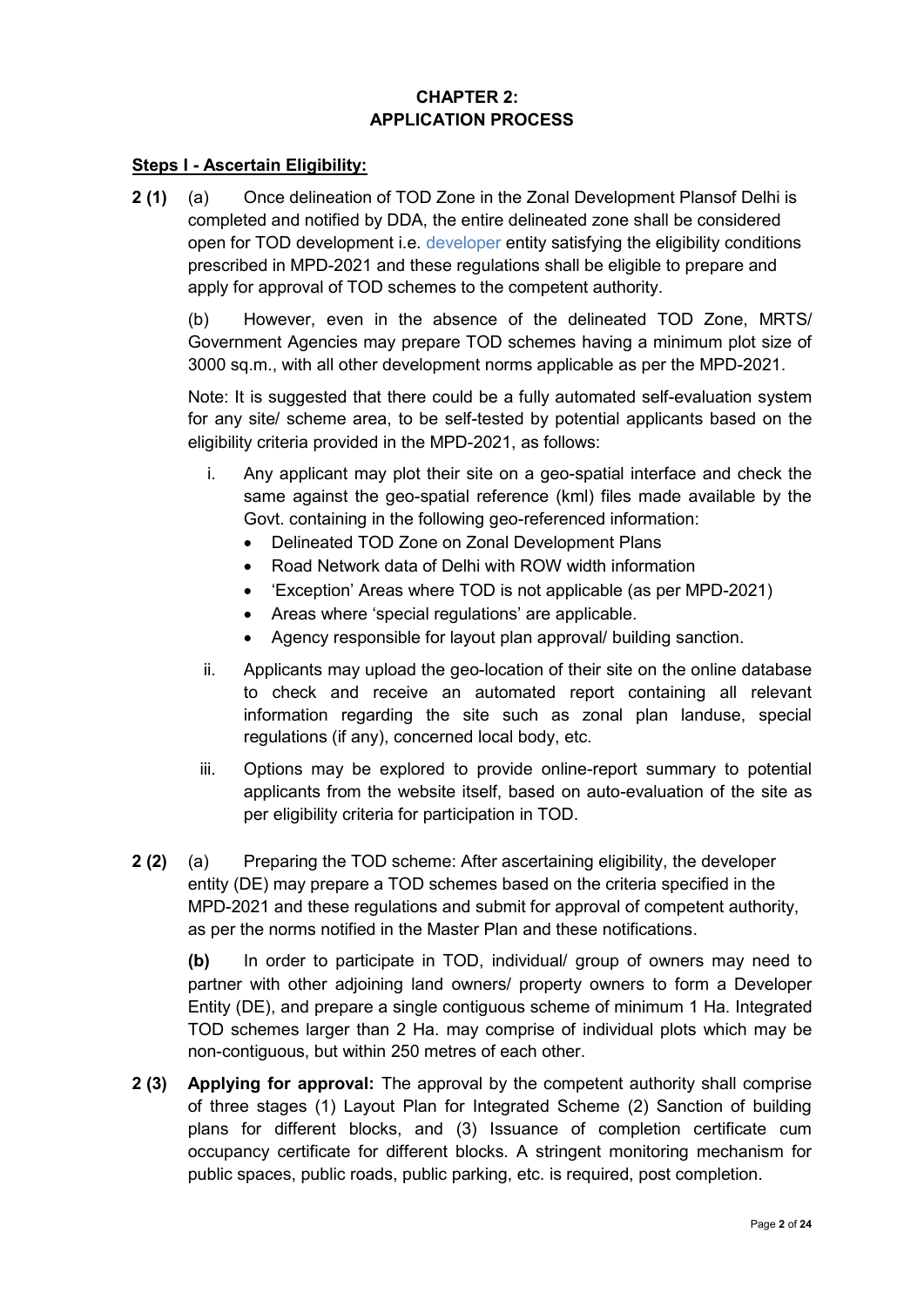# **Step II - LAYOUT PLAN FOR INTEGRATED SCHEME APPROVAL**

- **2 (4)** Competent Authority (CA) shall be under the Chairmanship of the Head of the Department of Planning of the concerned local body. All concerned stakeholders from the following departments shall be part of the CA for approval of TOD schemes, including (but not limited to) the following:
	- a. Engineering Dept, (concerned local body)
	- b. Delhi Urban Arts Commission
	- c. Dept. of Urban Development, GNCTD
	- d. Dept. of Transport, GNCTD
	- e. Planning Dept, DDA
	- f. Land Management, DDA
	- g. Delhi Jal Board
	- h. Delhi Fire Services
	- i. Dept. of Power, GNCTD
	- j. Airport Authority of India (AAI)
	- k. Delhi Urban Shelter Improvement Board, GNCTD
	- l. Public Works Dept. GNCTD
	- m. National Monument Authority
	- n. Others as necessary
- **2 (5)** If the applicant is seeking building sanction as part of the application of layout plan/ TOD scheme approval, the CA may refer the approved scheme directly for Building sanction within the Local body, for processing as part of the single window software-based clearance system for TOD projects.
	- i. In case the DE applies for scheme approval and building sanctions within the same package, fast-track approval may be considered by the competent authority.
	- ii. If clearance is obtained only for TOD scheme, then individual plot owners (of min. 3000 sq.m.) may apply for building sanction separately, but as part of the approved integrated TOD scheme only.
	- iii. If EIA and other approvals are already obtained for the integrated schemes, then such approvals for individual projects would not be required later.
	- iv. After all approvals are obtained, construction must be completed within 5 years for projects ≤10 Ha, or within 7 years for all larger projects, failing which all approvals would need to be renewed.
	- v. The development/ redevelopment of public spaces, public roads, etc. shall be permitted as per approved layout plan of the integrated scheme and handed over to local body before issue of completion/ occupancy certificate for the project.
- **2 (6)** The DE shall satisfy the following conditions in order to participate in TOD scheme:
	- **i. The Developer Entity shall have valid and lawful title or GPA holding to, and be in lawful physical possession of, the land area for which TOD scheme has been prepared, except public land and roads;**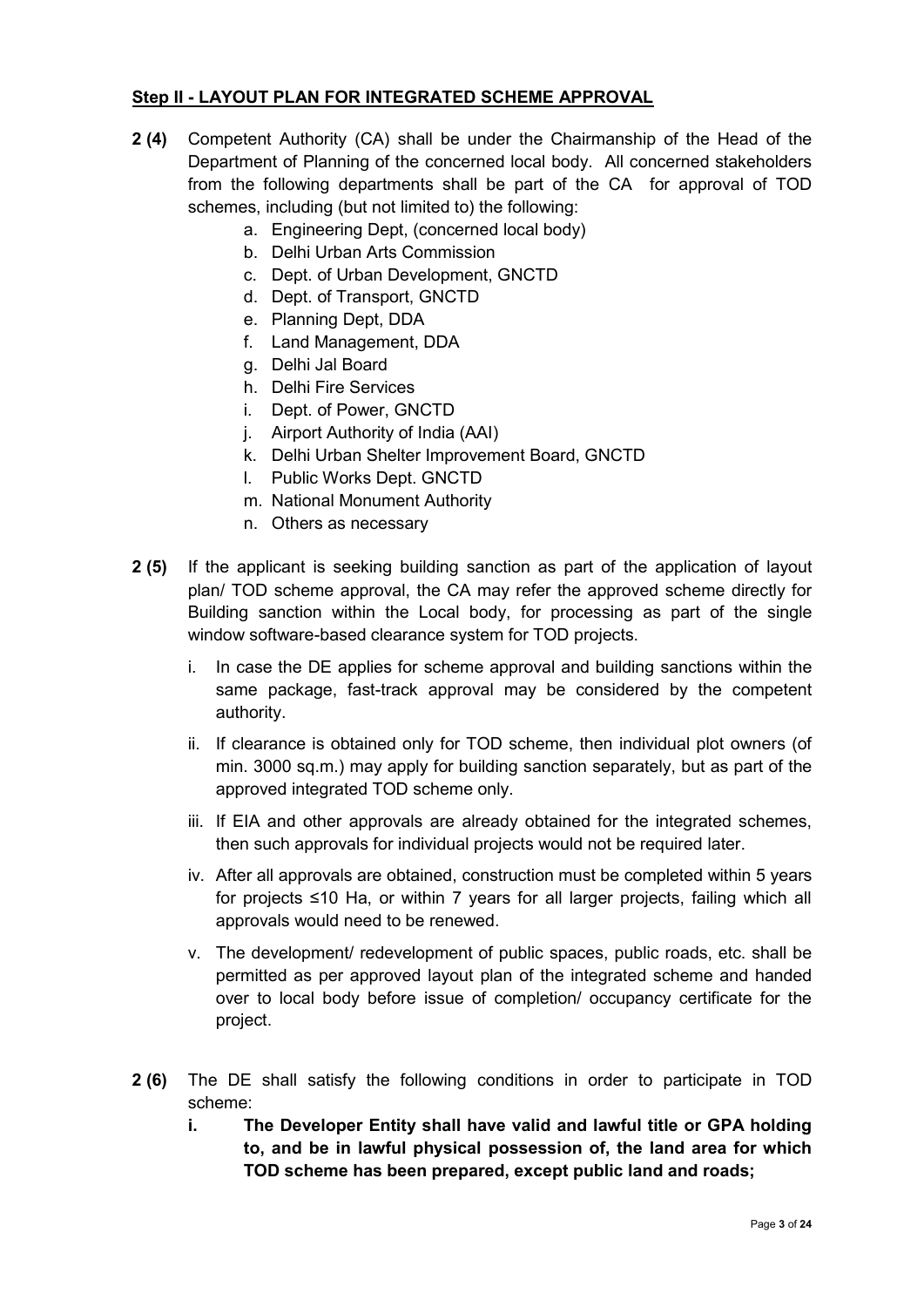- ii. in the case of a group of land owners:
	- a. each one of them shall have a valid and lawful title to, and be in lawful physical possession of, his respective land which is offered for the TOD scheme;
	- b. there should be a valid and legally enforceable agreement between all the land owners constituting the Developer Entity to participate in apply for and abide by and be bound by the terms and conditions of TOD schemes;
	- **c. In case of redevelopment schemes within TOD zone, in cases where 100% of flats have been converted to freehold, the entire amalgamated plot of land shall be over-archingly automatically considered as freehold, without levying of any additional conversion charges by anybody or any further paperwork/ application/ sanction.**
- **2 (7)** Developer Entity shall submit an application for participation in TOD scheme in the prescribed format and submit the requisite documents as prescribed thereunder to the concerned local body, either online or in hard copy; including the following:
	- I. At least 2 sets of the prescribed application form along with payment of the fee and certified copies of the documents as may be prescribed.
	- II. Scrutiny / processing fee of the prescribed fee based on the area of the scheme (on which FAR shall be availed) as prescribed by the local body;
	- III. Bank Guarantee from a Nationalise bank equivalent to twenty-five percent of the External Development Charges as may be prescribed;
	- IV. Undertaking to pay the first instalment equivalent to twenty percent of the External Development Charges as may be prescribed before the approval of the Layout Plan/ TOD scheme;
	- V. At least two sets of drawings in the following submission format (along with digital files):
		- a. Dimensioned plan of the land/ scheme area coming forward under the proposed TOD scheme on a scale of 1:1000 showing the boundaries and dimensions, the locations of existing streets, existing buildings/ plots/ premises that shall be participating in the scheme, and relevant physical features, etc.
		- b. Base map with site surroundings/ context, main access roads (Including min. 18m mandatory road access), Metro station, bus stops, etc. on at least 1:1000 scale at A1-size or on any sized sheet showing the neighbouring context upto approx. 1km around the site.
		- c. Photo-documentation of site and surroundings, main access roads, nearby parks, etc.
		- d. Multi-modal Integration plan at 1:500 scale or larger (applicable only for MRTS station sites)
		- e. Conceptual TOD scheme at 1:1000 or larger, showing the following:
			- i. Public Open Spaces: location and design
			- ii. Street network including for vehicular and pedestrian/ NMT movement, use of setbacks for providing connections to surrounding neighbourhoods and transit stops/stations, etc.
				- iii. Location and type of Active Frontages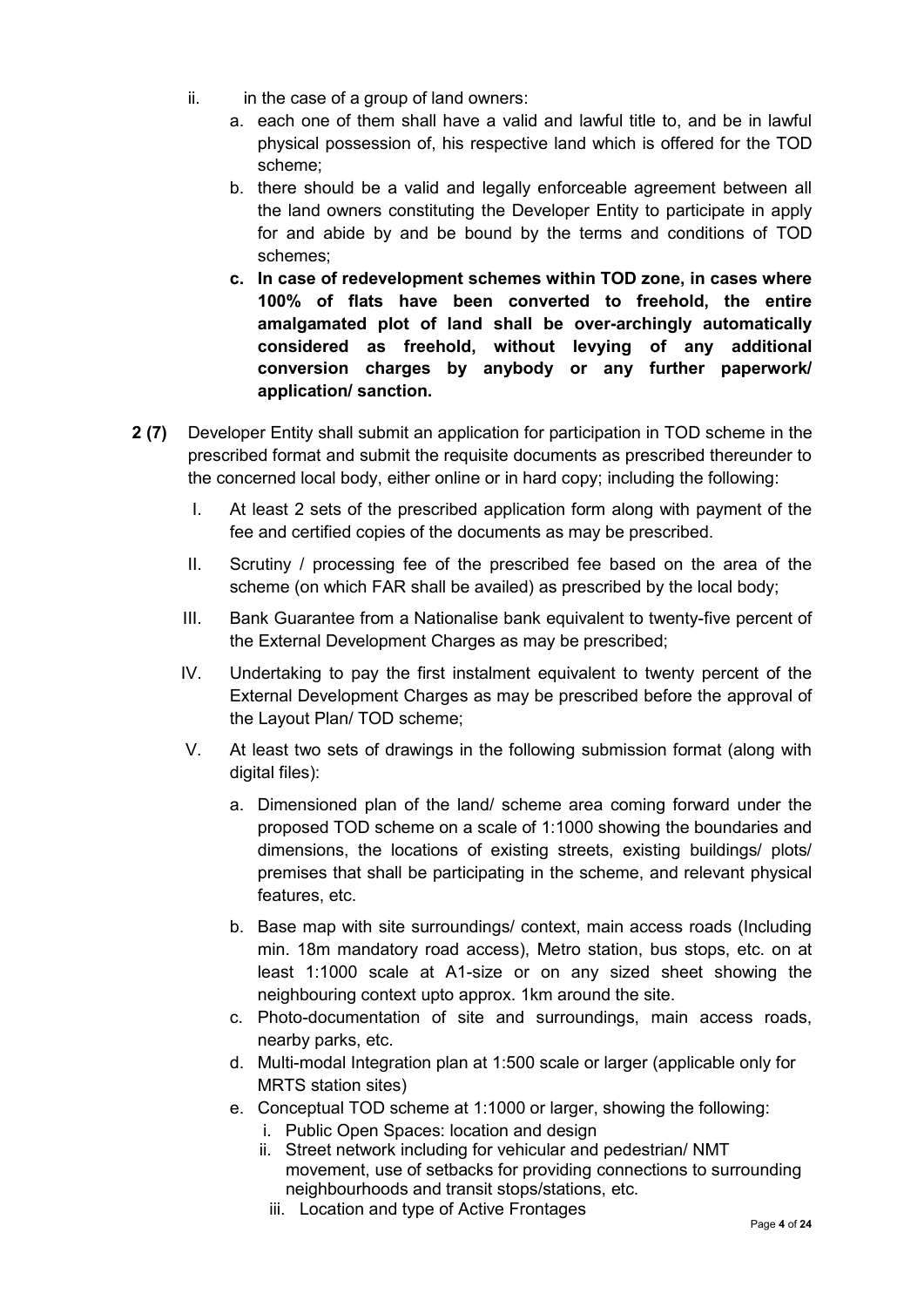- iv. Distribution and planning of uses:
	- Location of retail and commercial dominated buildings.
	- Location and mix of various residential typologies.
	- Location of Social Infrastructure
	- Tentative location of EWS.
- v. Decentralized Infrastructure and sustainable design Strategies:
	- Energy efficiency/ demand reduction strategies
		- Zero-waste strategies
	- Water budgeting: Strategies to reduce water demand and balance supply-demand; Zero-discharge plan; Landscape strategy including working landscapes.
	- Proposed services plan including infrastructure development works to be executed.
	- Explanatory note/ report indicating physical infrastructure development works to be executed in phases including arrangements and sites for disposal and treatment of storm and sewage water, rain water harvesting, solid waste management, water recycling, etc.
- vi. Traffic Impact Assessment and mitigation strategies
- vii. Seismic protection strategies as per location of TOD scheme on micro-zonation plan;
- viii. Phasing Plan along with infrastructure development works of each phase.
- VI. The documents shall be self-attested by Developer Entity who shall at all times remain liable for any false information, misrepresentation, or error of any nature whatsoever and in addition to being proceeded against in accordance with law, the application of Developer Entity shall be deemed to be void *ab initio* and shall automatically stand rejected and any action that has been taken pursuant to the such application shall stand automatically revoked.
- VII. The local body may in its sole discretion reject any application considering the overall efficacy of TOD in a particular zone based on planning parameters and requirements.
- **2 (8)** After receipt of the application in the prescribed form complete in all respects, CA shall examine the submitted TOD scheme from the point of view of all relevant aspects including:
	- a) location and extent of the land;
	- b) conformity with the land use, TOD norms and development controls;
	- c) proposed layout plan of the area with respect to the Master Plan/ Zonal Plan;
	- d) proposed plan regarding infrastructure development works to be executed.
- **2 (9)** Competent Authority shall issue the approval of scheme to the DE specifying the details of the land for public roads, public parks, amenities, etc. that are to be handed over to the local body, post completion. Issue of layout plan approval shall be subject to payment of the 25% of EDC charges as mentioned above,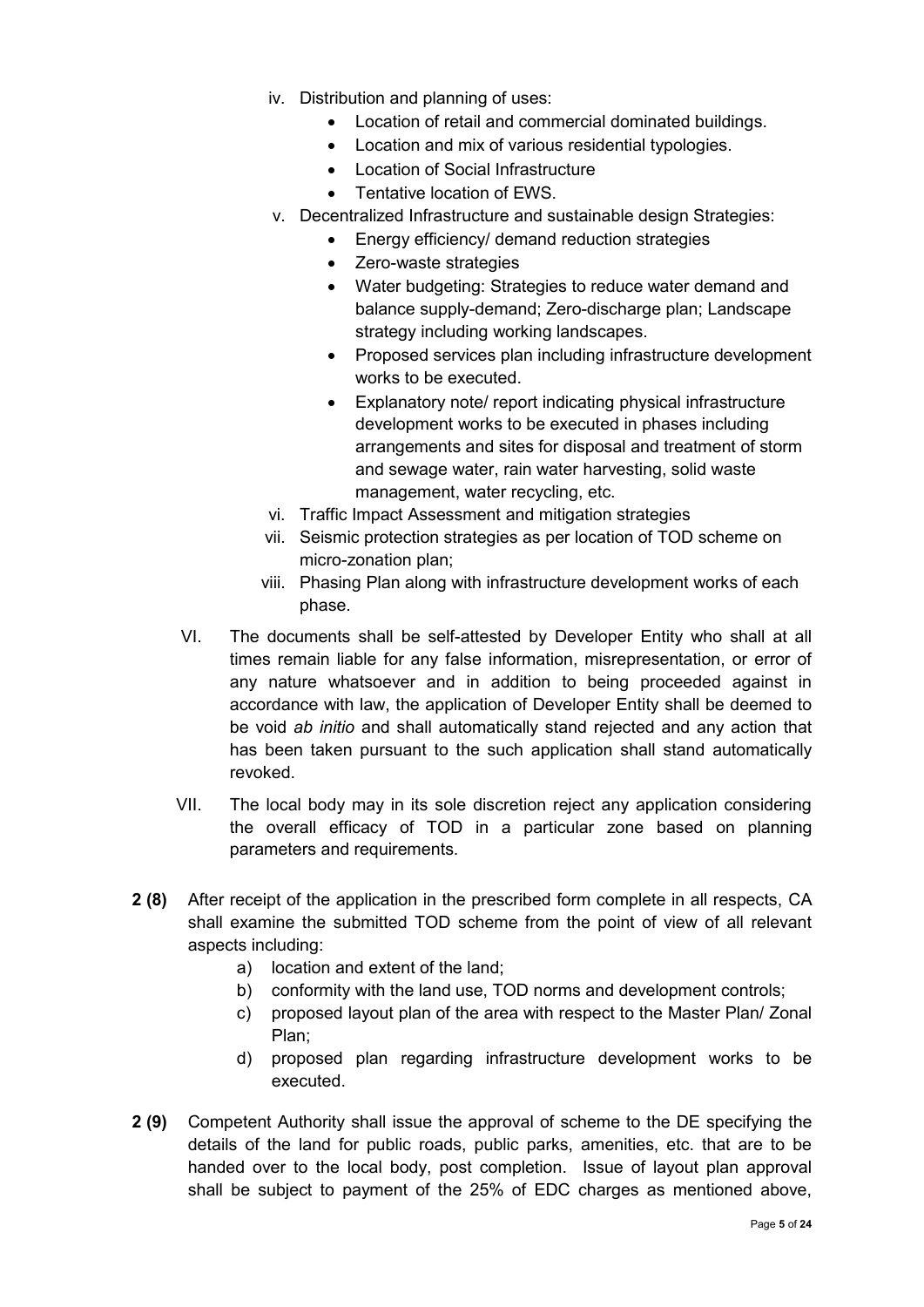subject to compliance with the conditions mentioned in these regulations; the provisions of the Master Plan, Zonal Development Plans, and any other statutory provisions and guidelines issued from time to time.

# **2 (10) Environmental Impact Assessment (EIA) clearance for the layout of the TOD scheme needs to be obtained by the DE separately.**

# **Step III - SANCTION OF BUILDING PLANS (AS PART OF INTEGRATED TOD SCHEME)**

- **2 (11)** Competent Authority shall create a single window system with the cooperation of other authorities/ agencies for according expeditious clearances and approval of detailed Layout/ Building Plans.
- **2 (12)** Developer Entity shall within twelve (12) months of receipt of Layout Plan approval for integrated TOD scheme, apply for sanction of building plans for participating plots to the concerned local body, under a computerised single window system.
	- (1) Developer Entity shall submit the detailed service plans and Building Plans as per Building bye-laws, and prevailing standards, as part of the online computerized single-window approval system. This system shall include all approvals such as Fire clearance, DUAC approval, Structural safety, services, sanitation, geo-technical, Airport Authority (height clearance), etc.
	- (2) The following detailed plans are to be provided:
		- a) services plans indicating the positions of sewers, storm water channels water supply and any other public health services;
		- b) detailed specifications and designs of sewerage, storm water and water supply schemes with estimated cost of each:
		- c) detailed specifications and designs for disposal and treatment of storm and sewage water with estimated cost of each;
		- d) solid waste management and disposal plan;
		- e) detailed specification and designs for electric supply including street lighting;
		- f) Fire-fighting scheme; and
		- g) such other information/document as may be prescribed.
	- (3) The structural safety of the proposed buildings shall be certified by licensed structural Engineer.
	- (4) Relevant provisions of building bye laws shall be complied.
	- (5) In case of any conflicting provisions between the redevelopment/other norms and TOD norms within the MPD-2021, the norms (and development code) of TOD shall prevail, for any site/scheme falling within TOD Zone.
	- (6) If EIA and other approvals (such as DUAC, NMA, etc.) are already obtained for the integrated TOD schemes, then such approvals for individual projects within scheme would not be required, subject to adherence to approved scheme..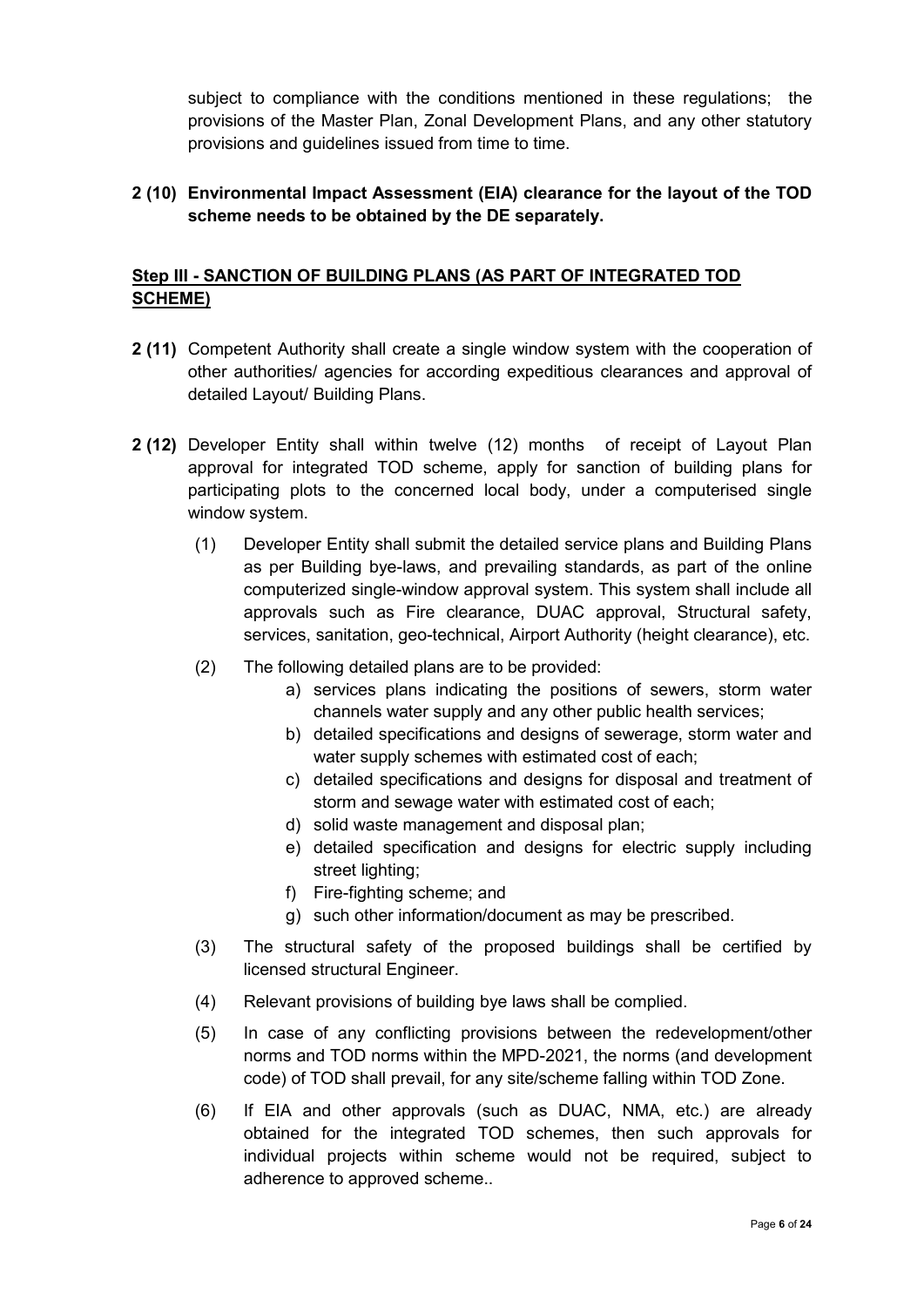# **Step IV - ISSUE OF COMPLETION CERTIFICATE:**

- **2 (13)** Developer Entity shall execute and complete the development in accordance with, *inter alia*, the approved layout plan of integrated TOD scheme, the building sanctions for individual blocks, and provisions of the Master Plan and these regulations.
- **2 (14) Completion and occupancy certificate for any building (which is part of an approved TOD scheme) shall be issued by concerned local body only after ensuring that the development of the service lanes/ public roads, public parks, public amenities, etc., both existing and proposed, are completed as per approved TOD scheme and handed over to the local body for further maintenance.** The following needs to be ensured at various stages:
	- i. DE shall make appropriate site arrangements during to ensure that existing movement patterns through the site are addressed and kept functional even during the course of construction/ completion of the project.
	- ii. TOD schemes must ensure local movement patters through the site are maintained/ enhanced and local body must ensure that post construction, these public routes, facilities, etc. remain open and usable to the public at all times.
	- iii. Relaying of services within the TOD scheme area shall be undertaken by the DE in consultation with concerned agencies, as per the approved integrated scheme.
- **2 (15)** Part completion certificate for premise/building level plan within any approved phase of development may be issued by CA as per the Building Bylaws in force at the time, subject to obtaining the part / full completion certificate for infrastructure development works of that phase.
- **2 (16)** Grievances at any stage shall be sorted out through the Grievance Redressal Committee as may be constituted by Competent Authority and decision of the Committee in this regard shall be final. The Committee shall address all grievances related to land ownership disputes, location of return of land for roads/ public spaces/ amenities; approval of layout / building plan including applicability of development control norms and any other matters related to development.
- **2 (17)** Considering that any delay in completion/ implementation of the individual blocks comprising an approved TOD scheme by the Developer Entity shall undermine the implementation of TOD Policy, the following measures shall be applicable:
	- i. The validity of the approvals for TOD scheme as well as building sanctions shall be five years for schemes <10 ha. and seven years for larger schemes, counted from the date of its issuance of all approvals. Within this period, all the prescribed infrastructure development works shall be completed and completion certificate shall be obtained.
	- ii. In the event of non-completion of the project beyond within this period, the validity of the sanctioned layout plan/ building plan shall be deemed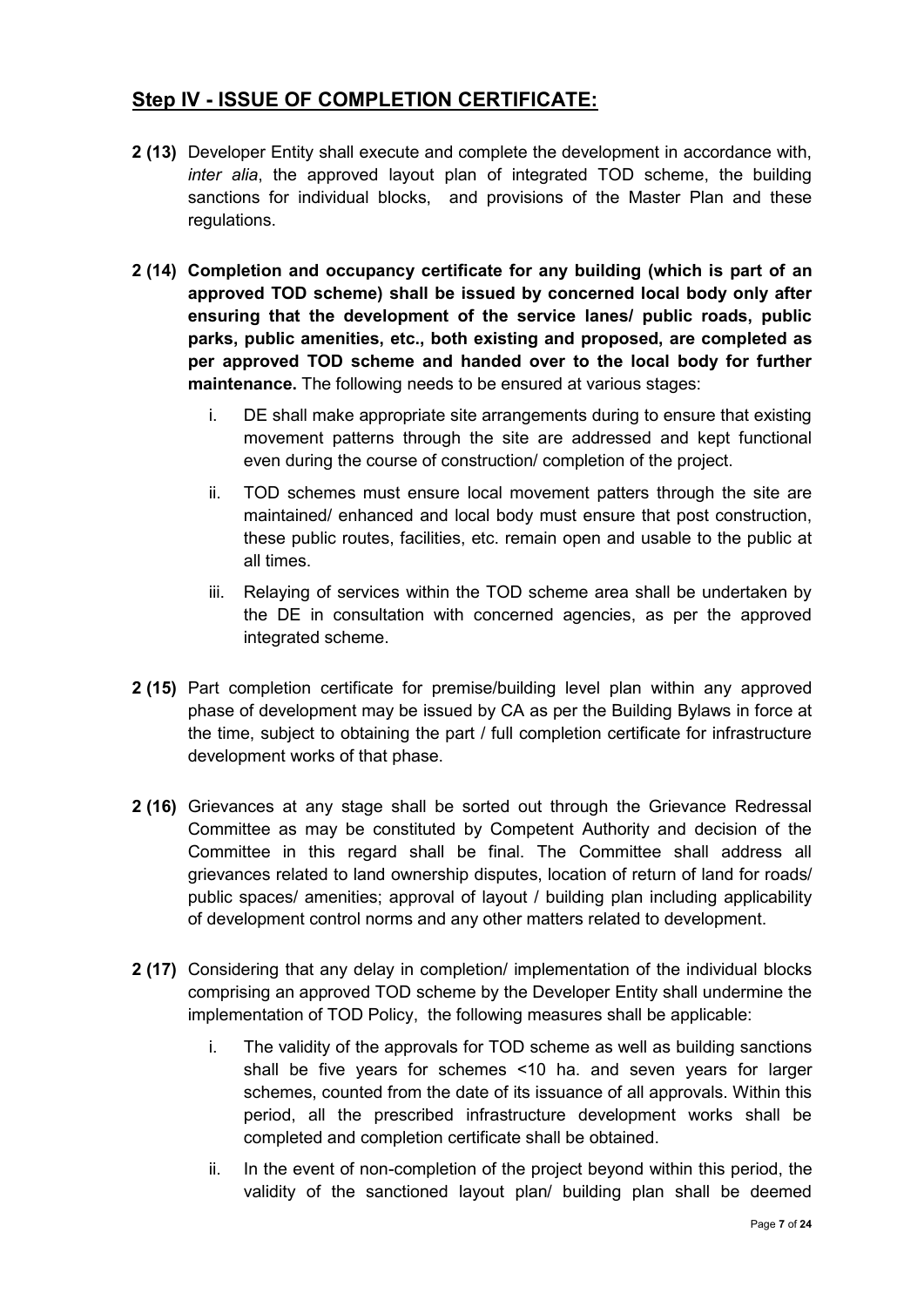cancelled, and re-approvals have to be taken by DE before any (re)development work is taken up.

- **2 (18)** Competent Authority may in accordance with law acquire any land which is required for effectuating effective TOD in the city, which has not yet been offered for TOD schemes. This may be required for the creation of continuous new street networks, public spaces, amenities, etc. necessary for integrated development with the rest of the city.
- **2 (19) The competent authority shall recover the additional FAR charges and balance EDC** (excluding the first instalment equal to 20% of EDC) **from the DE in a staggered manner in 4-6 instalments, before the issue of completion certificate to the DE.**

# **CHAPTER 3: CONDITIONS FOR APPROVAL**

# **3 (1) Conditions for approval of layout plan of integrated TOD scheme:**

- A. All the TOD schemes under these regulations shall conform to the Master Plan of Delhi - 2021, statutory provisions and other guidelines issued from time to time.
- B. The MRTS Influence Zone shall be designated as TOD Zone as per MPD-2021 and TOD norms and development shall be applicable as per MPD-2021. All new/redevelopment projects undertaken within TOD zone must be as per the norms outlined in Section 12.18 and Chapter 3 and 17 of the Masterplan of Delhi 2021, and these regulations.
- C. If any land owners do not wish to develop/ redevelop their land/ property, they may choose to refrain from participation in TOD. However, in case (re)development is taken up, they shall not be permitted to avail of higher FAR under any other provisions other than the norms of TOD as per MPD-2021 and these regulations.
- **D. Transit Oriented Development (TOD) Agency or local body may in accordance with law acquire any land which is required for effectuating Transit Oriented Development (TOD) in any zone and which has not been offered for taken up for development/ redevelopment but is required for public purpose.**
- E. All TOD schemes shall be located on existing roads having a minimum width of 18m ROW.
- F. TOD schemes shall be prepared by the developer entity and submitted to the competent authority for approval. The development under the approved TOD scheme shall be completed within a period of five years.

In case of delay in completion of development, the competent authority shall have right to recover penalty from the developer entity calculated on the basis of commercial value of the unused additional FAR granted for the TOD scheme based on the prevailing circle rates of transfer of property in Delhi.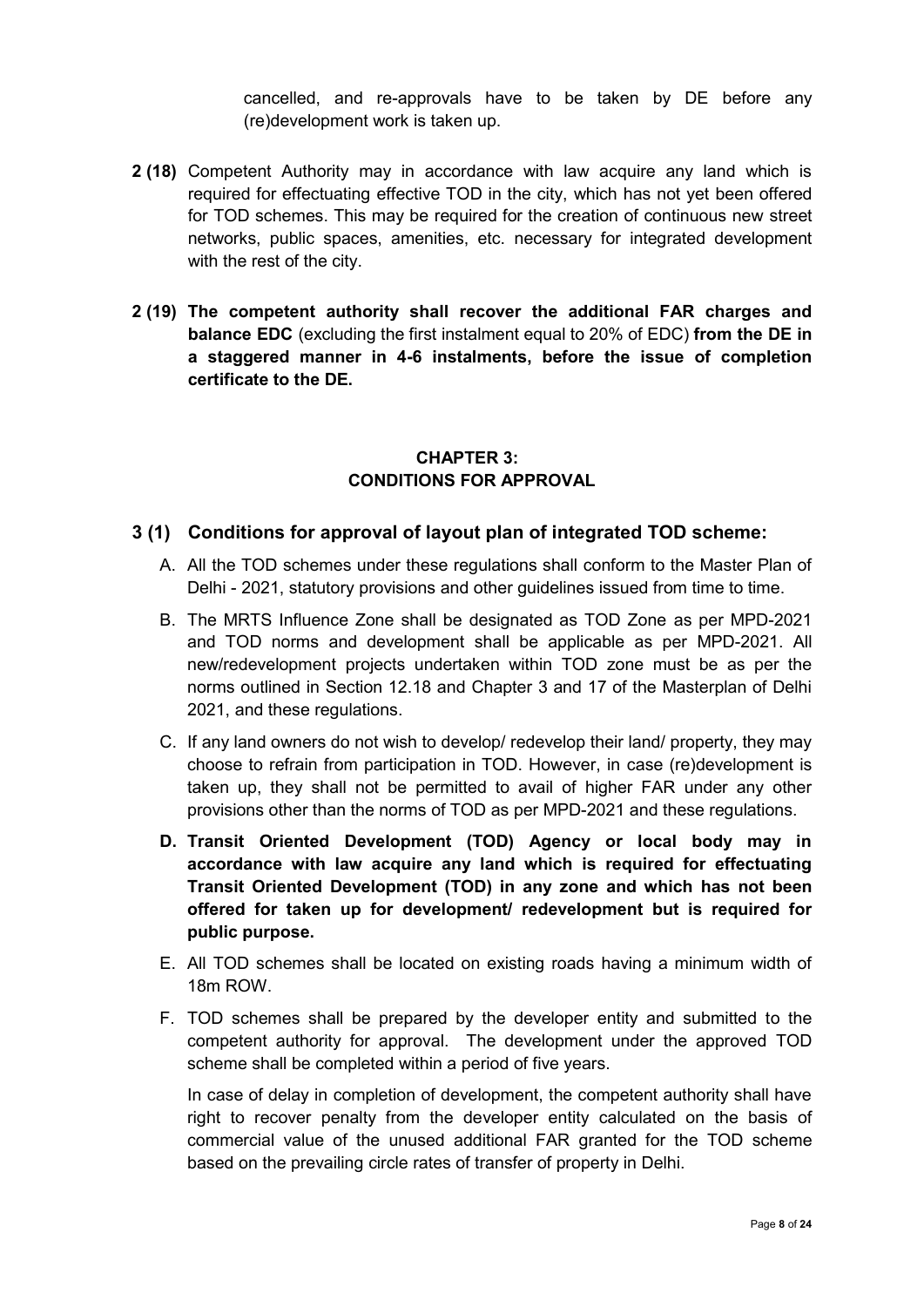- G. Integrated/ comprehensive TOD schemes > 2 Ha may comprise of individual plots which may be non-contiguous, but within 500 metres of each other.
	- a. Entire approved layout plan of a TOD scheme will be included in the zone if more than 50% of the plan area falls inside the influence zone. In case of large TOD schemes, block/ pocket boundary may be considered as one scheme for this purpose.
	- b. In case of TOD schemes with existing service lanes/ public roads/ public drains/ public parks, etc., the area may be permitted for inclusion in the scheme. However, no FAR/ coverage shall be granted on the existing public areas, and the same shall be retained/ used only as public area.
		- i. The dimensions of existing public roads (in terms of both length and area) as currently existing on ground shall be retained and improved. In addition the developer entity shall provide for public use additional roads/streets as per the norms keeping in view the requirement of the scheme.
		- ii. The dimensions of existing public areas (in terms of area) as currently existing on ground shall be retained/ ensured and improved. This shall be in addition to the other green public open space that the DE must provide as part of the TOD scheme development, for public use.
		- iii. Carrying capacity of existing natural drains (in cu.m.) shall not be decreased.
		- iv. Surface drainage and infiltration patterns of the area shall not be obstructed under any circumstances. In case any toe-walls are provided within the TOD scheme, adequate inlets and gaps shall be provided so as not to obstruct surface drainage/ flow of rain water, etc.
- H. In case of MRTS agencies (DMRC/ RRTS/ Railways), the Operational areas for Transportation such as tracks, yards, depot, etc. shall not be considered as part of TOD scheme area for calculation of FAR/ ground coverage/ min. scheme area for application of TOD norms. Metro yard shall be considered the same as metro yard/ station/ Depot.
- I. Based on ground conditions, the street grid (i.e. c/c spacing between ROWs) requirement within the TOD scheme area may be relaxed by maximum 10%. Only pedestrian/ NMT networks can be considered in the form of corridors which run though/ under buildings, as long as they are kept open for general public at all times.
- J. If the integrated scheme is having different land use plots, Mix will be proportionate to area of land. The predominant land use shall prevail.
- K. Green Public Open Space:
	- c. The 20% Green Public Open Space, having direct access to at least one public RoW, shall be developed and maintained by the DE, at its own cost for public use within the TOD scheme area in addition to pre-existing green/ recreational areas. The DE shall also develop a corpus sufficient to maintain the Green Public Open Space at least for five years.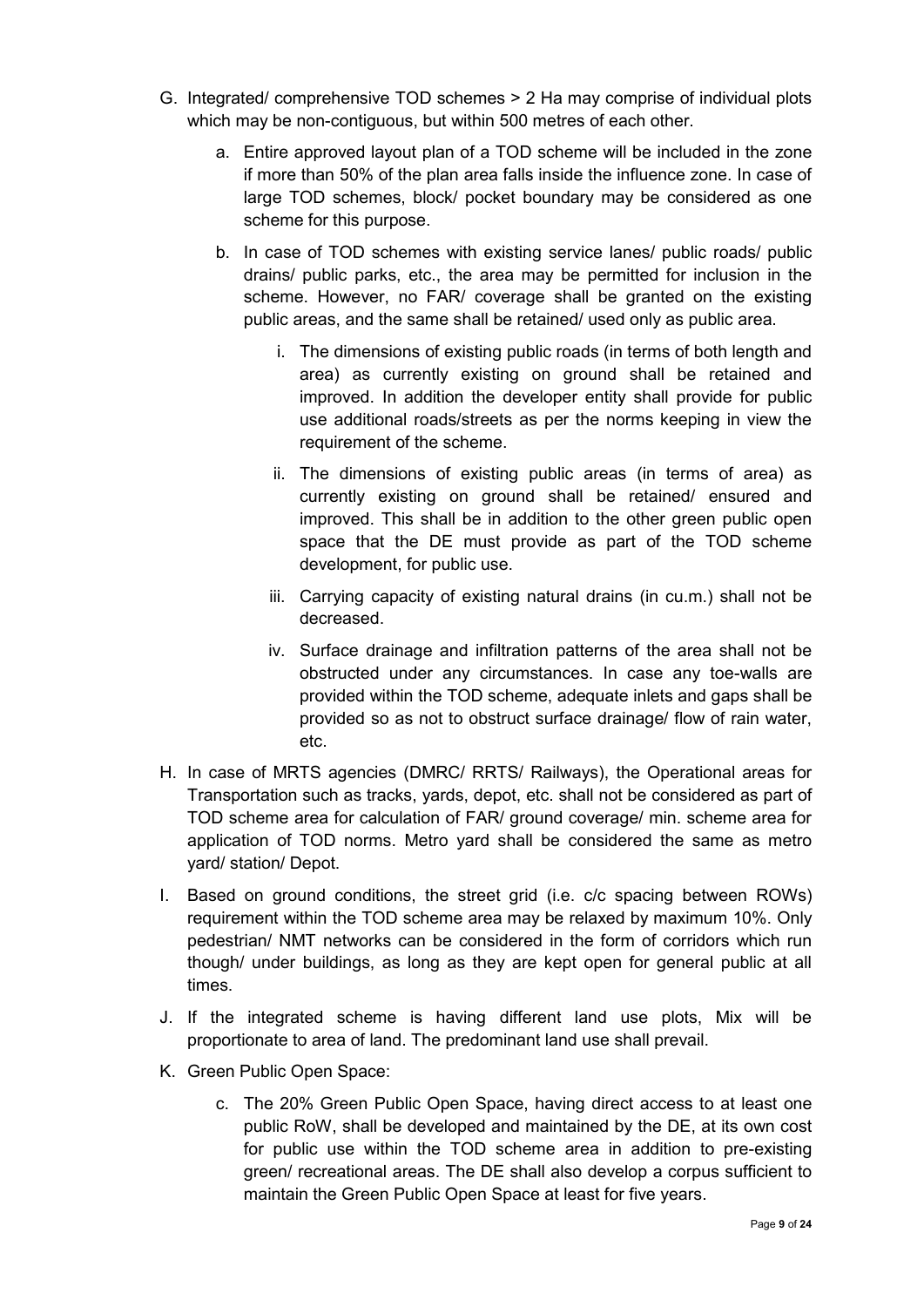In case of failure of the DE to maintain the Green Public Open Space as stated above, the concerned local authority shall be entitled to take over the maintenance and/or hand over the maintenance to the RWA/ any other community organization.

It is clarified that green area provided over basements or concretized areas shall not be treated a part of Green Public Open Space within the percentage mentioned above required to be developed by the DE.

The said Green Open Public Space shall be fully permeable and usable for natural methods of detention/ retention, water treatment and ground water recharge. Tree planting shall be as per approved guidelines.

- d. As per TOD scheme, the additional 10% green/recreational area shall be developed by the DE for exclusive use of the occupants may include circulation areas, roads, plazas, tot-lots, green spaces, gardens, common areas, etc., may be created on top of structured/ concretized areas such as basements, podiums, terraces, plazas, etc.
- e. TOD schemes/sites having any metro stations, shall be eligible for relaxation in ground coverage norms to a maximum of 10%. In such cases, the required green public open space requirement shall be fully compensated by creating green areas at terraces, podiums, etc. within the scheme area.
- f. All open spaces shall be planned for and be accessible to different income groups, age-groups and activity types and shall be universally accessible.
- L. Parking:
	- a. No free (un-paid) on-street parking for private vehicles is permissible within TOD Zone.
	- b. Fully subsidized parking facilities for IPT<sup>1</sup> and NMT<sup>2</sup> modes shall be mandatory at all Terminals, stations and bus stops; on all roads of 18m and above and near all major public buildings and destinations. It shall also be permissible on all public roads having vehicular movement. . In areas where provision of adequate IPT/ NMT parking is not possible within RoW, setbacks surrendered as public roads may be used for the purpose. Parking spaces for differently-abled to be provided as per relevant codes and applicable law.
	- c. Parking spaces may be provided and leased/ sold separately ("unbundled") from the rent or sale price of a property, giving a financial incentive to individuals to reduce private vehicle ownership and use alternative modes. This would also make housing units more affordable for non-car owners.
	- d. Each on-street parking space shall be marked physically on ground and notified before commissioning, so as to facilitate enforcement by the law enforcement agencies.
	- e. At-grade parking: No boundary wall shall be permitted around parking lots though permission may be given for fencing or cordoning off with low growing landscape, so that visual connection between parking lot and adjacent footpath is maintained. Only permeable materials to be used for surface parking.

<sup>1</sup>  ${}^{1}$ IPT = Intermediate Public Transport.

 $2NMT = Non-Motorized Transport.$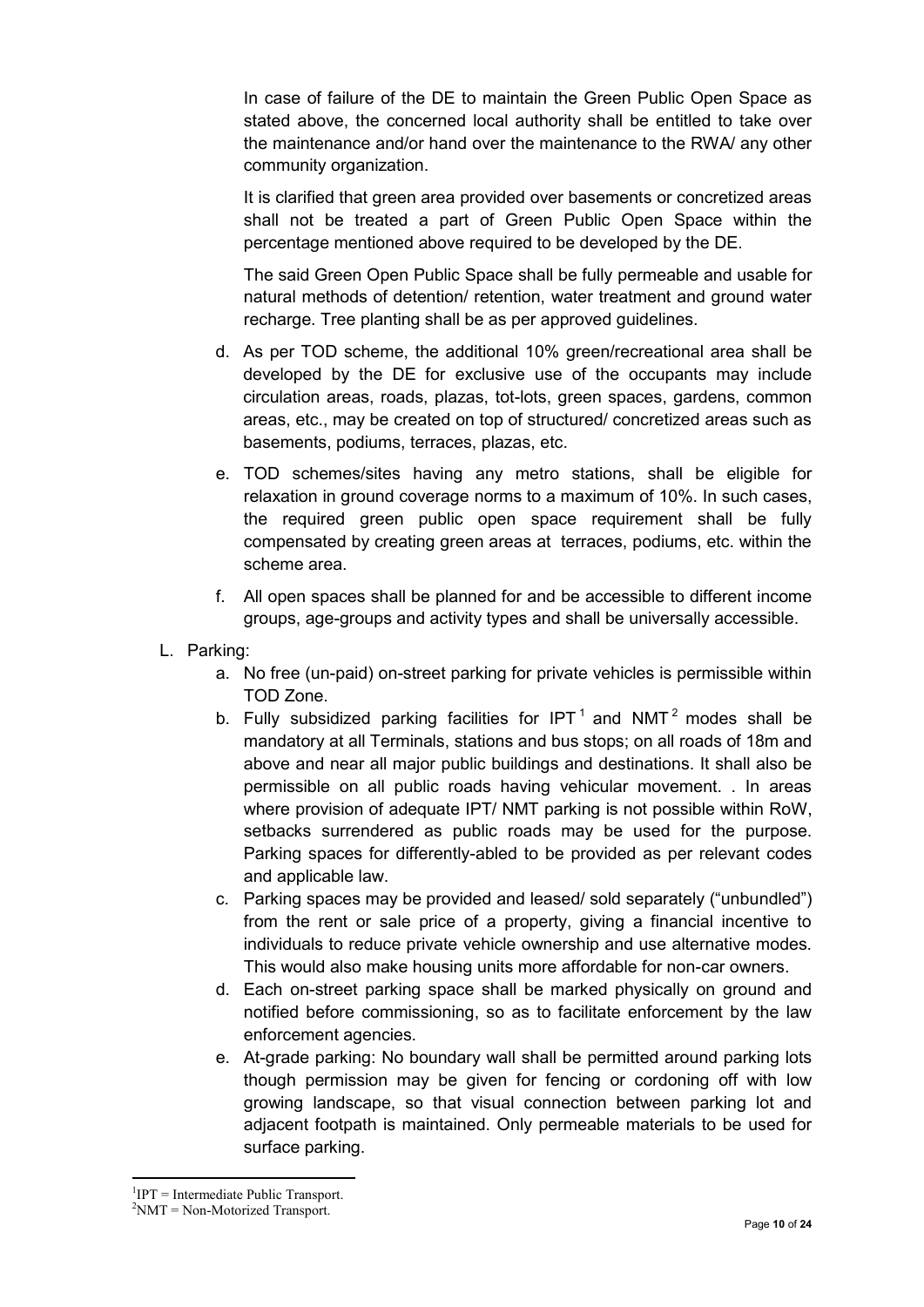- f. No parking shall be permitted on, within or under any designated 'green public open space'.
- M. Connectivity:
	- a. DE shall ensure that all new roads / streets must intersect to create junctions and integrate with the surrounding network to augment connectivity. There shall preferably be no dead-end roads. .
	- b. Safe at-grade crossings to be provided for pedestrians and NMT at all junctions and mid-block crossings.
	- c. Skywalks developed by the DE for connecting different blocks/buildings/parcels shall be counted as public pedestrian connections where at-grade pedestrian/NMT connections are not feasible (e.g. across railway tracks, metro/road viaducts, large roads/ etc.)
	- d. All new public streets shall be as per Street Design Regulations; Annexure-12.0(I) of MPD-2021.
	- e. In case new pedestrian/ NMT networks need to be added in built-up/ developed areas to meet the desired network density within a TOD scheme, appropriate incentives in the form of tradable FAR shall be permissible to land/property owners not willing to redevelop their plots as per TOD. For this purpose, existing large blocks/ properties through which pedestrian/ NMT Networks are to be added, TDR rights shall be given to the private owner who foregoes land for the public use. The new street or connections added shall conceptually adhere to the overall Influence Zone Plan or integrated TOD scheme for the area.
	- f. In existing areas, where a fine network of pedestrian movement already exists, it shall be preserved as far as possible.

# **3 (2) Other conditions for sanction of building plan as per integrated TOD scheme:**

- i. The concerned local body shall work out the mechanism for implementation of the TOD scheme in time bound manner and the recovery of stipulated levies/charges in phases.
- ii. Permissibility of basements shall be as per MPD-2021.
- iii. Green Buildings: Incentives and requirements for green buildings shall be as per Chapter 17: Development Code of MPD-2021.
- iv. For continuity of uses and floor-plates of buildings on adjacent blocks, connections may be provided over public Right-of-Ways in the form of bridges, covered corridors, skywalks, etc.
- v. Any public amenities provided as part of the development such as public toilets, skywalks, bridges, etc. shall be free of FAR, subject to the condition that they remain open and accessible to public at all times of the day failing which the concerned local authority shall take over the same. The norms for public toilet provisions for all public areas within the TOD scheme shall be as per norms laid down by the Authority.
- vi. All norms such as setbacks, ground coverage, etc. shall apply to the entire TOD scheme/ scheme boundary, and not to individual plots.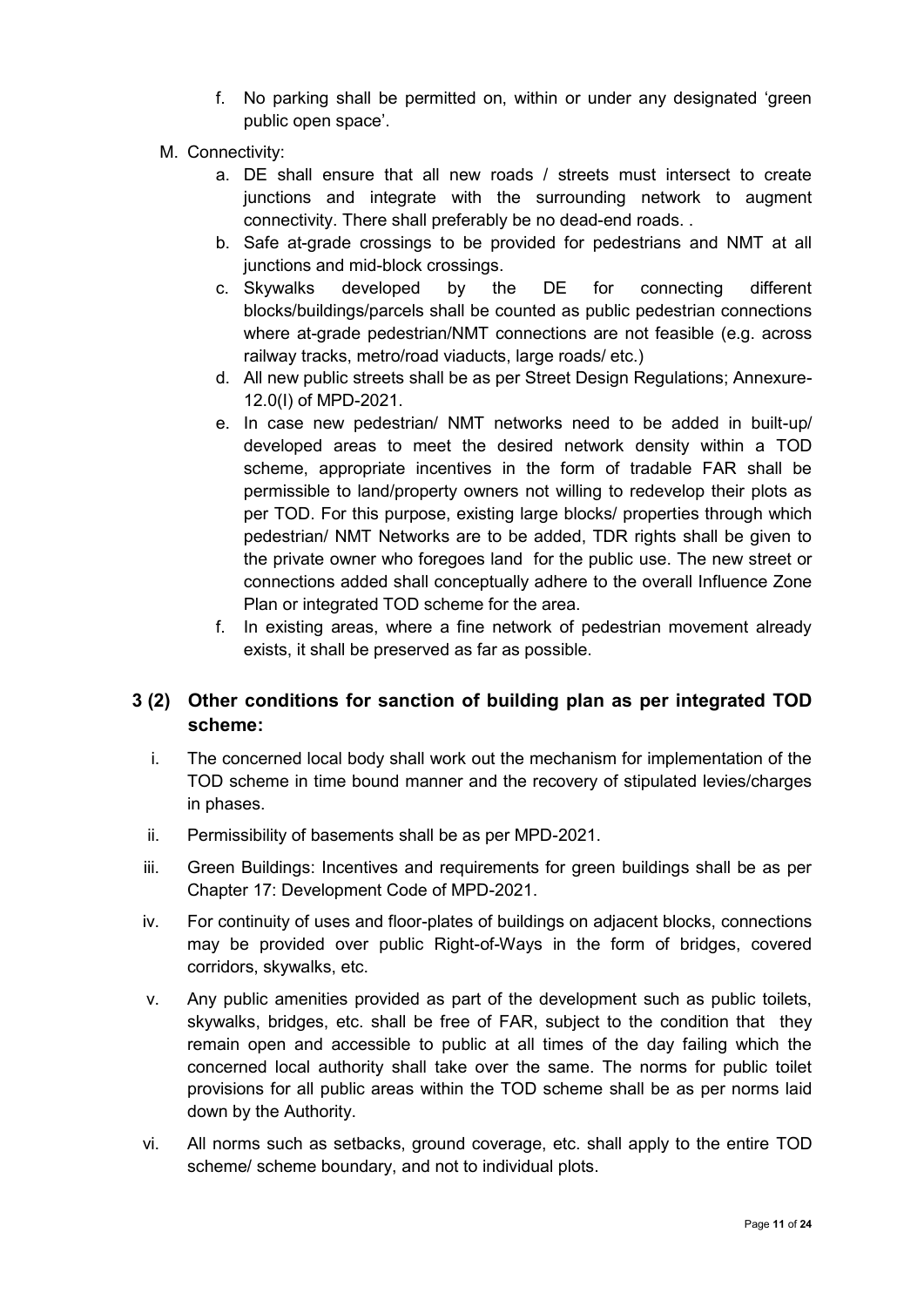- vii. Podiums<sup>3</sup> shall not be considered as part of ground coverage if the top of the podium is used as a green/recreational open space or sports fields.
- viii. EWS housing:
	- a. EWS provision shall be mandatory for any TOD scheme, irrespective of the landuse.
	- b. EWS Housing unit size to be ranging between 32-40 sqm. but may be flexible in plan to allow use in the form of dormitories, hostels, rental homes, etc.
		- 50% of the EWS Housing Stock shall be retained by Developer Entity (DE) and disposed only to the Apartment owners, at market rates, to house Community Service Personnel (CSP) working for the Residents / Owners of the Group Housing. These will be developed by DE at the respective Group Housing site / premises or within the overall TOD scheme area.
		- Remaining 50% of DUs developed by DE to be sold to DDA for EWS housing purpose will be sold to DDA / Local Bodies at base cost as per prevailing CPWD index rates (plus cost of EWS parking) which shall be enhanced as per CPWD escalation index at the time of actual handing over and can be developed by DE at an alternate nearby site. Necessary commercial and PSP facilities shall also be provided by the DE within the overall TOD scheme.
		- The EWS housing component created by the DE shall be subject to quality assurance checks, as prescribed in this regard by Govt./DDA. The final handing/taking over of this component shall be subject to fulfilling the quality assurance requirements.
		- The DE shall be allowed to undertake actual transfer/transaction of saleable component under its share/ownership to the prospective buyers only after the prescribed land and EWS housing component is handed over to the DDA/Delhi Govt.
	- c. Parking norms of 0.25 ECS/ 100 sqm of BUA to be provided for EWS.
	- d. EWS houses built under the scheme shall be allotted only on license basis as per the terms and conditions fixed by the local bodies.
	- e. EWS housing in TOD schemes shall be handed over to a service manager selected by the local bodies as per the criteria fixed by them. Various typologies such as dormitories, hostels, etc. may be included as part of EWS.
	- f. Guidelines for EWS housing typologies may be prepared by local bodies.
- ix. Parking facilities:
	- a. Parking may be in the form of stack parking, demarcated on-street parking (on the new roads or existing roads that are part of the TOD scheme), surface parking, podium parking, basement parking, stilt parking on surface or within basements or podiums, or any other innovative methods, and it shall be counted towards ECS requirement.
	- b. Floor area which is counted in the FAR should be counted for parking ECS calculations.
	- c. DE shall provide at least 50% of all parking facilities within TOD schemes as 'public parking' facility. Appropriate signage shall be displayed' for it.

<sup>1</sup>  $3$ Podium = multi-level structure parking facility with a usable terrace on top, which is integrated with habitable buildings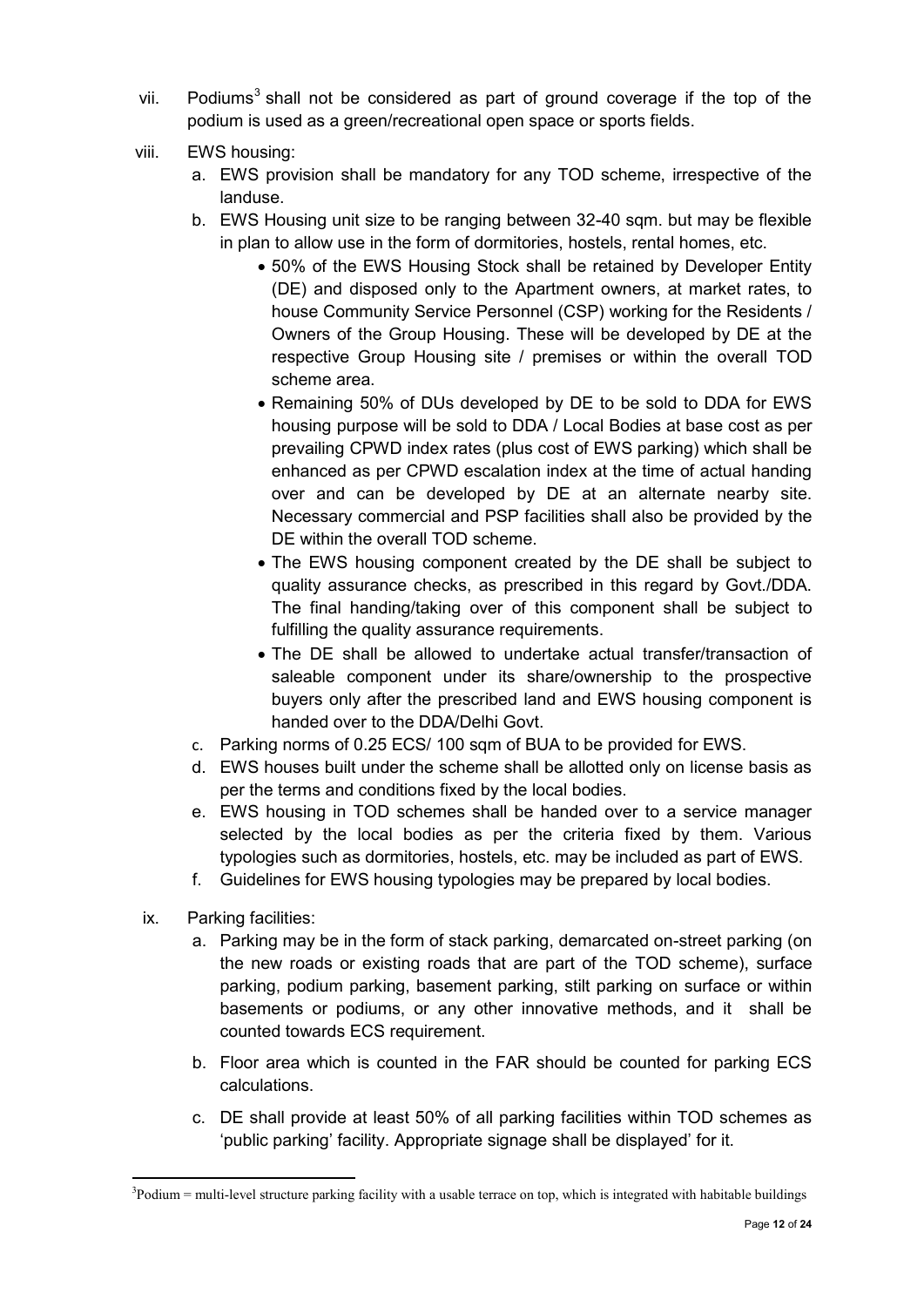All parking facilities shall be shared for different neighbouring uses as per different peak hours of demand/requirement. Illustration: An office facility that is vacant in the evening may be used by cinemas, restaurants or neighbouring residences as a paid shared parking facility and vice versa. This will facilitate efficient utilization of scarce land and resources round-the-clock.

- d. Secured cycle parking facilities (which are mandatory as part of the ECS requirement) shall be provided at least every 50-100 m.
- x. Setbacks and Frontage:
	- a. Setbacks shall always remain unblocked and shall be reserved to be used as built public roads for service/ fire access and public movement under the control of the local body.
	- b. Since main entries of buildings need to be from the main streets where zero setbacks are permitted, it shall be ensured that steps, stoops, etc at ground level do not encroach upon footpaths or any part of public RoW.
	- c. However projections (above first floor level) of balconies, chajjas, etc. which are not countable in FAR, are permitted over streets subject to clearance by the local bodies. .
	- d. Additional recessed walking zones may be created at the edges of the plot boundary (e.g. arcades, colonnades, etc.) while maintaining the transparency of the inner façade edge condition.
	- e. Residential frontages shall have balconies/ verandas and active spaces facing the street. Higher plinth levels may be used to create privacy for ground floor windows.
	- f. At least one primary pedestrian entry to each building/complex shall be located from the main/ primary street.
	- g. Parking, trees, utilities and any other activities may be permitted by the local bodies within setbacks subject to availability of free movement space of emergency & other vehicles and shall be planned as per Street Design Regulations of MPD-2021.
	- h. Minimum active frontage requirement as per Table 17.2 of the MPD-2021 is to be calculated as follows:



*Figure 1: Calculating % of building frontage at setback line = (A+C)/D x 100*

- xi. Green Public Open Space (POS):
	- a. Minimum width of any public open space shall be10m (±10%)
	- b. POS should touch the primary access road(s) for the TOD scheme on at least one side and preferably on two opposite ends.
	- c. POS should preferably not be located longitudinally along major ROWs.
	- d. Parking is not permitted under or within the minimum 20% public open space requirements which is to be kept public and un-gated at all times of the day. All public open spaces must be used as multi-functional spaces such as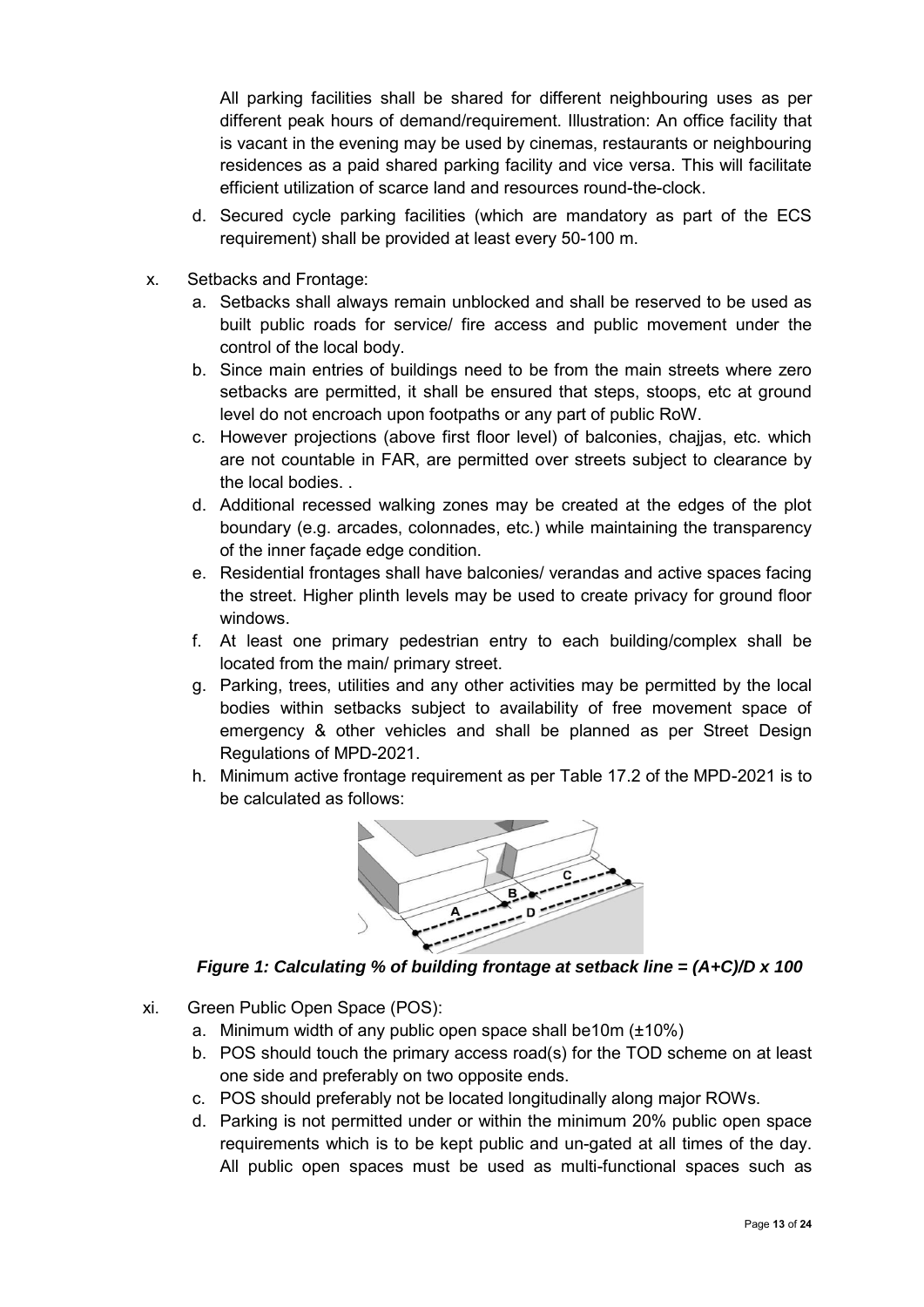natural treatment systems/ working landscapes/ sports fields, edible landscapes, etc.

- e. The mandatory min. 20% POS requirement should be distributed amongst all parcels (comprising a TOD scheme), while taking care to provide at least one large consolidated POS at one location which can accommodate active sports facilities like badminton courts/ tennis courts/ basketball courts/ soccer fields/ etc. as far as possible.
- f. In respect of the development to be undertaken by the Developer Entity, adequate solid waste management facilities (preferably zero waste), rainwater harvesting, and waste water recycling shall be mandatory with provision for storage for surface run-off water to improve the depleting ground water levels.

### **CHAPTER 4:**

# **MECHANISM FOR CREATION AND MAINTENANCE OF PUBLIC AMENITIES IN TODs**

# **4 (1) FAR charges and External Development Charges (EDC) in TOD schemes (Ring Fenced)**

- **(i)** Two types of charges shall be levied for sanction/ completion of TOD schemes:
	- a. **Additional FAR charges** The DE shall pay the charges to the DDA on per sq.m. basis based on the additional FAR permissible & proposed to be constructed as per the approved TOD scheme. These charges will be as per standard rates, irrespective of landuse/ use premises.
	- b. **External Development Charges (EDC) The External development charges (EDC) shall be charged by the concerned local body/ GNCTD for infrastructure upgradation depending on whichever agency is responsible for implementation of the work.** External development charges shall include cost of augmenting water supply & sewerage distribution; efficient solid waste management, wastewater recycling; consistent and efficient power supply; new public utilities, communication lines, landscaping and any other additional infrastructural costs identified from time to time. The local body shall maintain a separate account for maintenance and allocation of funds collected to the service providing agencies in proportion to the expenditure incurred/ to be incurred by them for maintaining and upgrading the services within the TOD scheme area forthwith upon receipt of the EDC fees from the applicant.
- **(ii)** The competent authority shall recover the additional FAR charges and balance EDC (excluding the first instalment equal to 20% of EDC) from the DE in a staggered manner in 4-6 instalments, before the issue of completion certificate to the DE.
- **(iii)** Concerned local body shall utilize the funds accrued from TOD schemes in ringfencing within the influence zone, for the upgradation of the infrastructure, etc. so that local funds are invested locally for TOD developments benefit, immediate surroundings and local people. The expenditure from TOD fund shall be as a capital expenditure for TOD schemes only and not on expenditure of any other kind.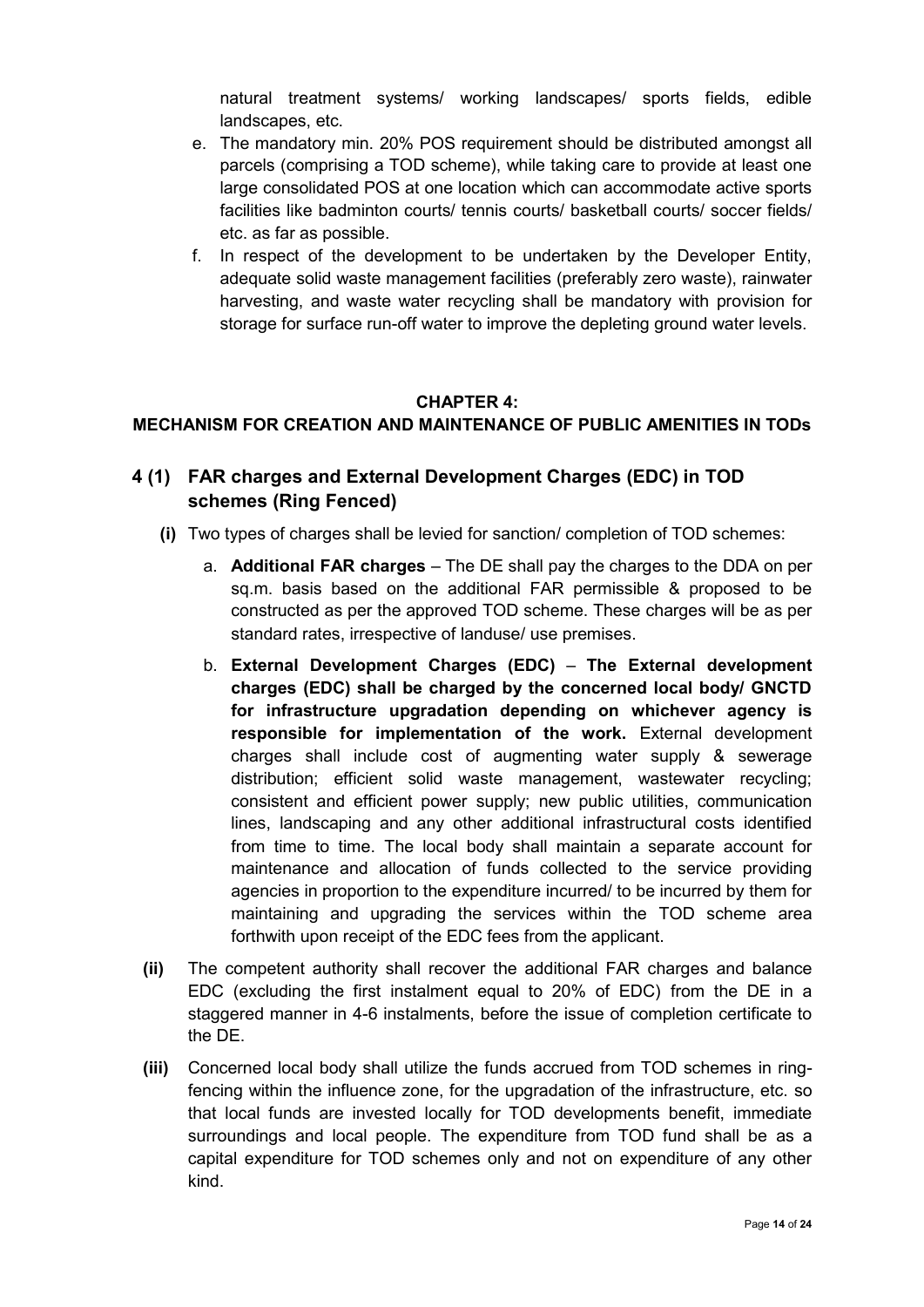- **(iv)** In case of surplus funds received by way of EDC charges, FAR charges, auction of advertisement rights and donations received for upgradation of the amenities shall be invested in high interest yielding government securities and the accrued interest shall also be utilized for upgradation of amenities of the TOD scheme.
- **(v)** Public parking charges collected by the local body in the TOD zone shall be invested locally for creation, upgradation and maintenance of public roads, especially footpaths, cycle tracks, public transport systems (like buses, cycle sharing, etc.) and all public amenities available/ to be provided within the public RoWs withinTOD zone.

# **4 (2) Monitoring mechanism for Public spaces/ roads/ etc.**

- i. The public spaces/roads shall be used for public purposes only. For this purpose the local bodies may prepare the monitoring and enforcement guidelines including penalty charges etc. to prevent any encroachment or illegal activity on public spaces/roads.
- ii. The concerned local body shall also review the monitoring system for public spaces/roads and take appropriate penal action in case of violation of norms. A weekly monitoring and reporting system may be developed, preferably supported by IT based tools such as regular video-feeds etc.
- iii. Status of TOD schemes under consideration for approval/ approved, shall be uploaded daily on centralized database accessible to all local bodies. Such a database needs to be maintained in order to enable integration and coordination between various TOD projects coming up in different parts of the city.
- iv. Competent Authority may in accordance with law acquire any land which is required for effectuating effective TOD in the city, which has not yet been offered for TOD schemes. This may be required for the creation of continuous new street networks, public spaces, amenities, etc. necessary for integrated development with the rest of the city.
- v. The competent authority may amend any terms and conditions in the forms of applications, agreements, fees, required documents, and other relevant conditions as may be necessary from time to time particularly in the overall interest and efficacy of the Scheme and the TOD Policy.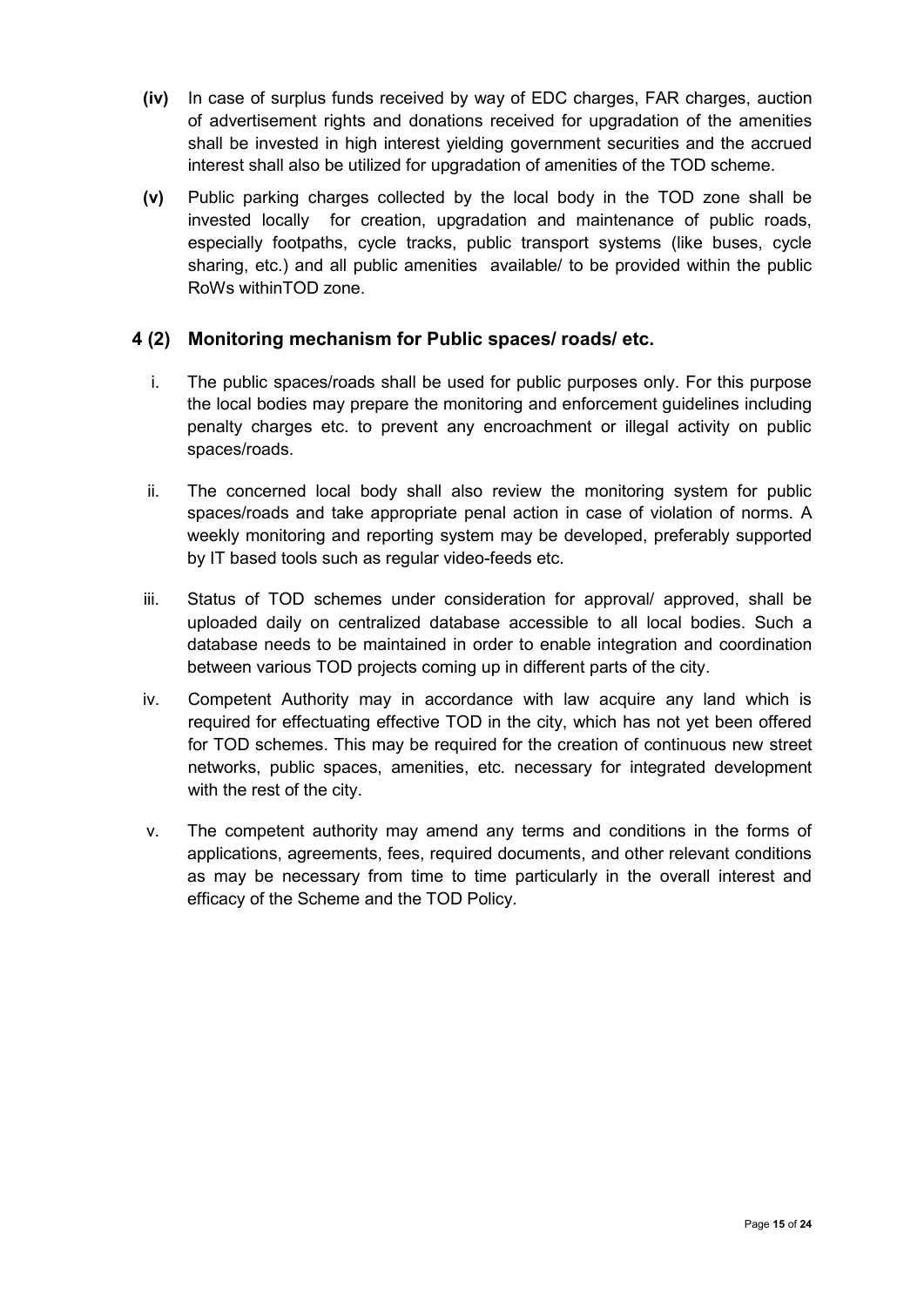### *Figure 2:* **Flowchart depicting the procedure for application of TOD Regulations:**

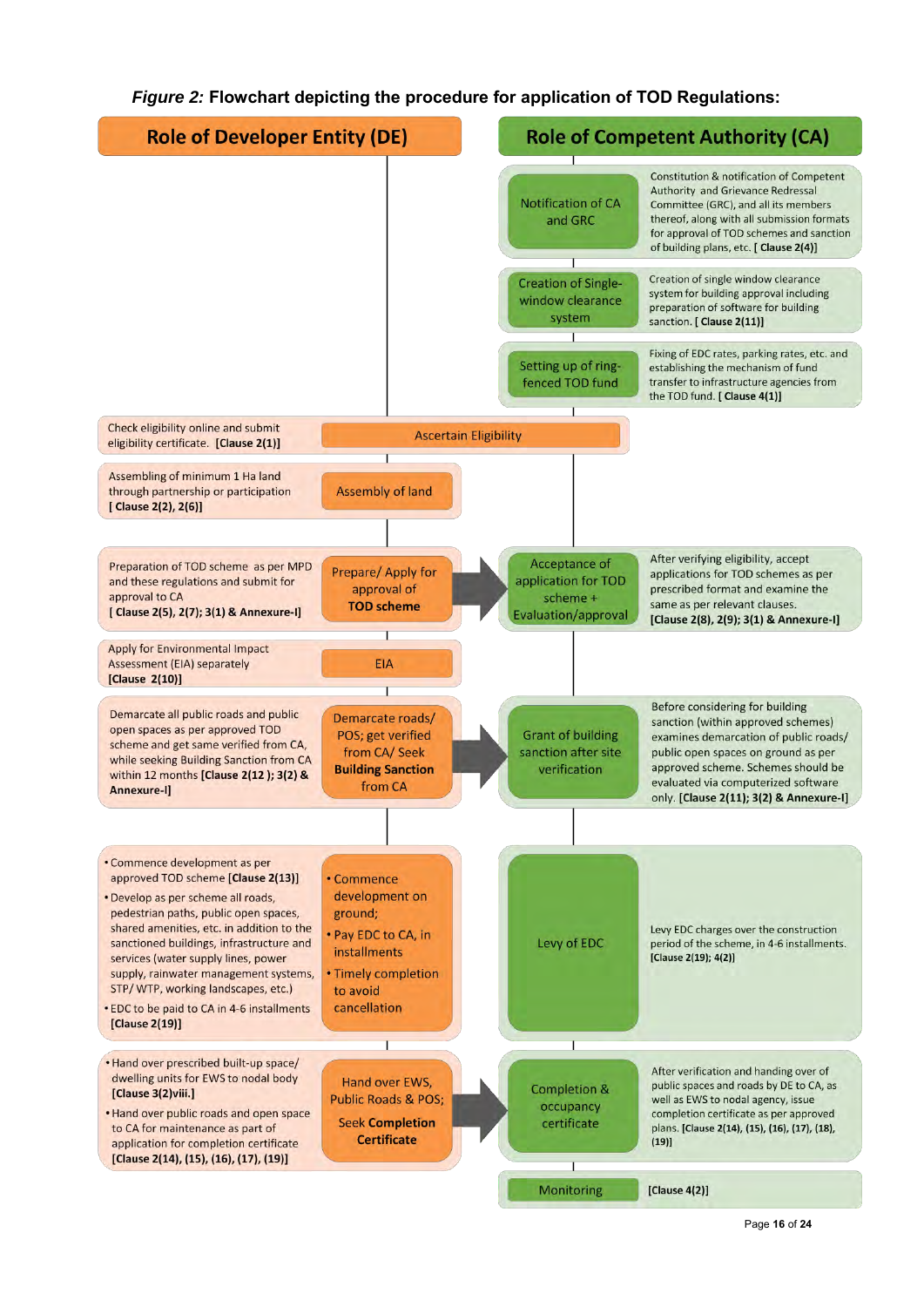# **ANNEXURE-I GUIDANCE FOR PREPARATION OF TOD SCHEMES**

#### **How to Plan?**

After ascertaining the eligibility of a scheme area for application of TOD norms, the following steps may be followed for preparation of a TOD scheme:

- $\circ$  Prepare a base map showing site surroundings and in particular showing location of existing/surrounding roads/ access, public parks/ recreational open spaces, existing colonies, commercial streets/establishments, nearby metro stations, bus stops, etc.
- o Identify the "fronts" i.e. scheme boundaries facing a ROW of 18m or more, where zero-setbacks are applicable.
- $\circ$  On rest of the sides, setback norms as per table 17.2 of MPD-2021 shall apply. These setbacks are to be handed over to the govt. as public roads and need to be planned/designed appropriately in order to provide access to the scheme and also provide public/ pedestrian thoroughfare.
- o The desire lines of movement through and around the site (scheme area) shall be indentified based on the surrounding/ existing road network, parkways, etc.. The proposed NMT/ road/ open space connections through the scheme shall be based on these desire lines, such that the scheme integrates seamlessly into the larger neighbourhood area and enhances the local movement/ travel networks, open space networks, storm water management systems, etc.
- $\circ$  SWOT Analysis Identify the key strengths, weaknesses, opportunities and threats applicable to the site and map them spatially.
- o The scheme should be designed to maximize the opportunities, based on (but not limited to) the following concepts:
	- **i) Enhance connectivity and walkability through/within the scheme:** 
		- Demarcate the desire lines of movement through the site from surrounding areas, e.g. streets, open spaces, parkways, etc. along which people may be walking to reach the site or walk through to reach another destination (e.g. station/ bus-stops/ markets/ schools/ social infrastructure facilities/ etc.)
		- These desire lines of movement are the ideal corridors along which to locate the proposed road/NMT networks/ pedestrian paseos/ greenways/ parkways, etc. through the site.
		- Disperse high traffic volumes over multiple human-scale streets rather than concentrating traffic on fewer major arterial streets. Create a fine network of streets that provides choice of routes for all modes, reducing distances between places as well as journey times. Mitigation strategies are to be proposed to minimize travel demand and load on existing road infrastructure.
		- Preferably the shortest and most direct access should be provided from the Metro/ bus stops to the development.
	- **ii) Capturing and enhancing the value of Parks/ recreational open spaces:**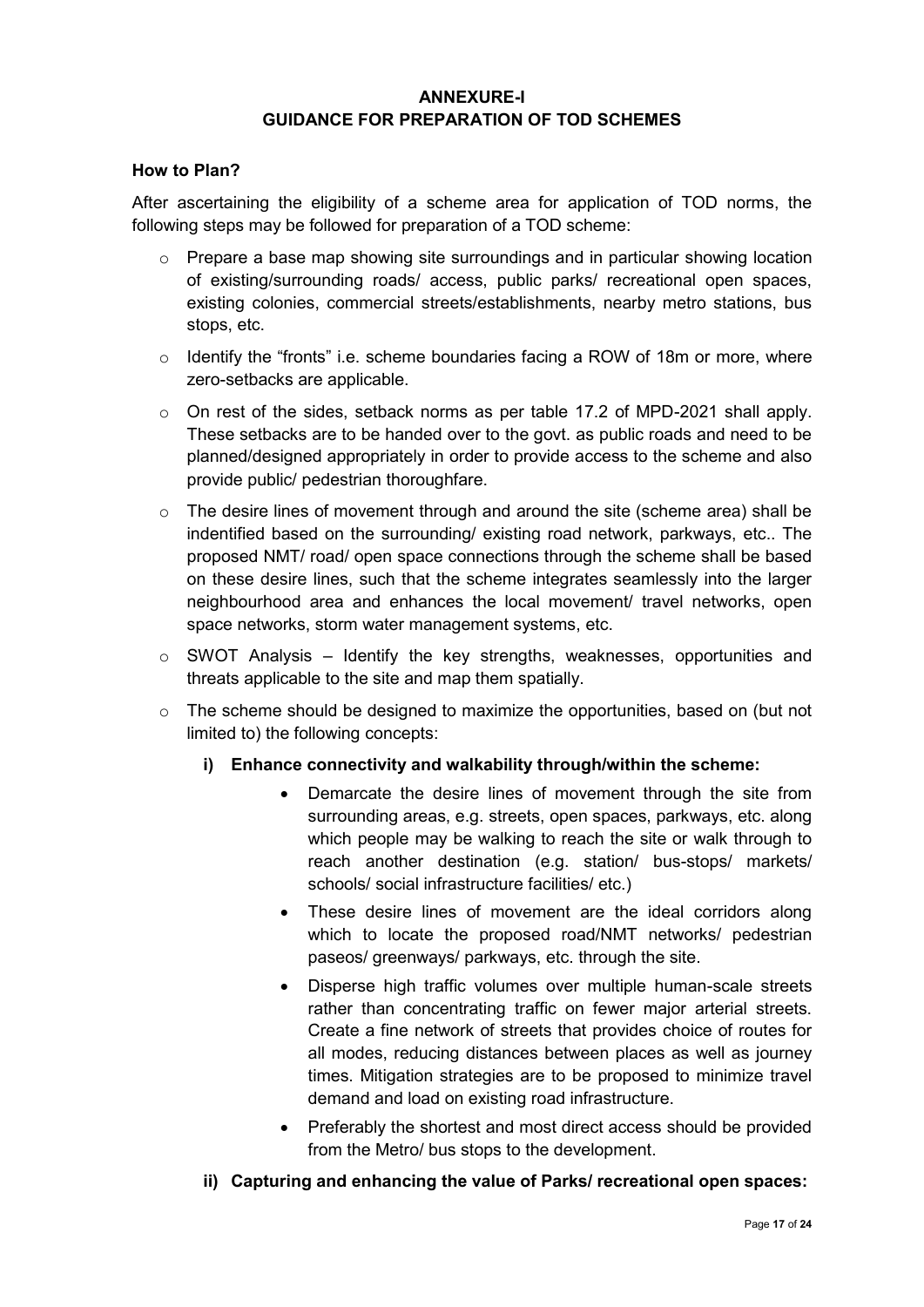- After locating all existing small/ large parks within the scheme area or immediate vicinity, indentify potential green/ parkway corridors through the scheme area so as to enhance connectivity, views and access to all parks.
- Public open space networks through the site should facilitate public/ pedestrian thoroughfare movement without disturbing the privacy of the residents of the scheme.
- Public open spaces should be planned to also function as working landscapes.

# **iii) Location of uses**

- Commercial frontages should be located so as to continue existing frontages or create new ones along the most desirable lines of movement (esp. to/from Metro station) so that saleability and value of the scheme can be maximized.
- EWS housing should be located at areas not along high-value frontages (where they are likely to be re-sold easily).

# **iv) Location and planning of high-rise buildings**

 Highrise buildings, especially residential towers may preferably be located facing existing or proposed parks/ green open spaces/ plazas, etc. so as to provide the best views (in addition to 'eyes on the park') so that the saleability and value of the scheme can be maximized.

### **v) Planning for smart parking**

- Parking Strategy could include off-street, structure and on-street parking in such a way as to maximize turnover and use of available spaces, encourage people to use off-street parking facilities more (though appropriate pricing) so as to keep roads congestion-free and provide shared parking facilities so that parking can be used by complimentary uses during off-peak hours.
- Pedestrians, public transport, IPT and NMT modes should be prioritized over private modes in the design, management, and spatial planning of public spaces.

### **vi) Creation of active frontages and vibrant public spaces:**

- In order to create a variety of safe, vibrant, comfortable urban "places" within TODs, round-the clock active streets and incidental public spaces for relaxation need to be provided. Mixed land use and other informal street activities like vendors, etc. naturally provide round-the-clock activity and informal surveillance.
- There is need to create "eyes on the street" by removing boundary walls of compounds and building to the edge of the street ROW. Buildings with transparency which are built-to-edge of ROW, with no setbacks or boundary walls, and non-opaque fences help provide natural surveillance of public spaces.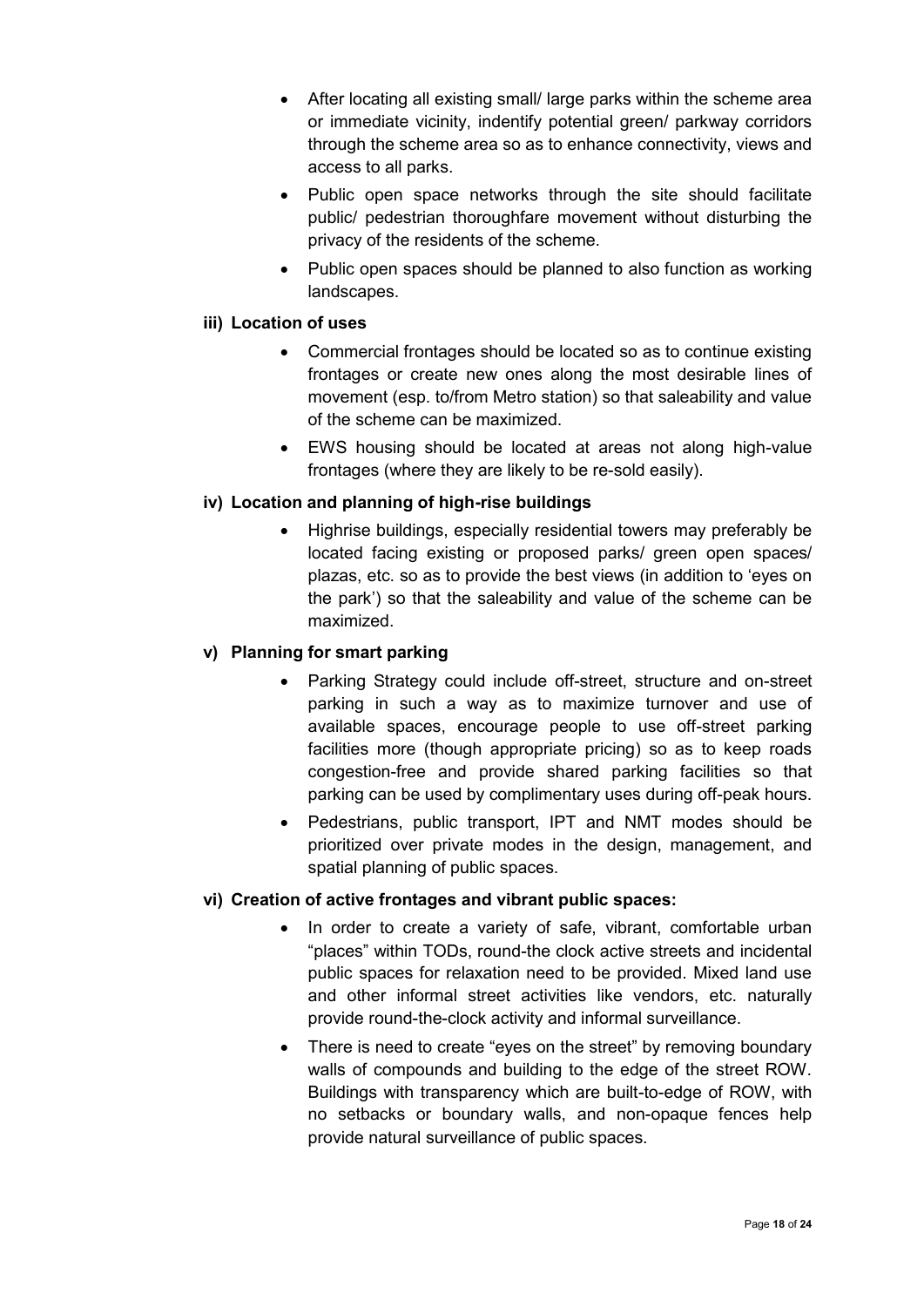### **vii) Infrastructure provision:**

Decentralized infrastructure is required for long term sustainability and resource efficiency. The TOD schemes should include:

- Water and Waste Water management strategy (water budgeting) including recycling and re-use of waste water.
- Rain water harvesting strategy, to be integrated with the Landscape and Public Open Space Strategy
- Solid Waste Management Strategy
- Energy Strategy with demand reductions strategies and use of renewable sources as feasible
- **Integrated Infrastructure and Services Systems Plan indicating** space requirements for all infrastructure

# **Sustainable energy efficient design:**

In order to reduce energy load of projects/ buildings, the following basic design guidelines may be considered:

At Site level:

- i. Large sites should be laid out such that habitable areas of residential buildings are preferably oriented to face North-South (within 15°) direction.
- ii. Shade from trees and building enclosures should be used to shade streets, plazas and all paved areas, to minimize Urban Heat Island (UHI) Effect.

At Building level:

1

- iii. In all residential buildings, each unit should preferably face the exterior, in two opposite directions. Double-loaded corridor<sup>4</sup>buildings may be avoided. Openings should be located suitably to allow for natural ventilation and daylighting of habitable rooms.
- iv. Building floor-plate depth should preferably be no more than 15 m, except for towers<sup>5</sup>. Tower dimensions may not exceed 30m in any direction. In case tower dimension is required to be more than 30m in any direction, width of tower should not to exceed 15m, in order to allow for the day-lighting and natural ventilation of spaces.
- v. Solar Envelopes studies should be used to determine heights and stepbacks on buildings facing narrow street RoWs, to follow daylight norms.
- vi. Where windows are located on west or south-west facing facades, external shading must be integrated into the building design to protect windows in summer. Other energy saving measures such as new glass technology may be considered, in addition to shade protection.
- vii. "Row-type" building (refer Fig.2) should preferably be not more than 17.5m. To utilize FAR, towers in conjunction with "row-type" buildings may be considered (refer Fig.3) as a typology.

<sup>&</sup>lt;sup>4</sup> Building with an external corridor located on one wall of the building such that it may be provided direct openings in two opposite directions, is called a "Single-loaded" building. A building with an internal corridor, providing access to units on both sides is called a "double-loaded" corridor building.

 $5$ Tower buildings have the same norms as highrise buildings but have width to breadth ratio not greater than 1:3.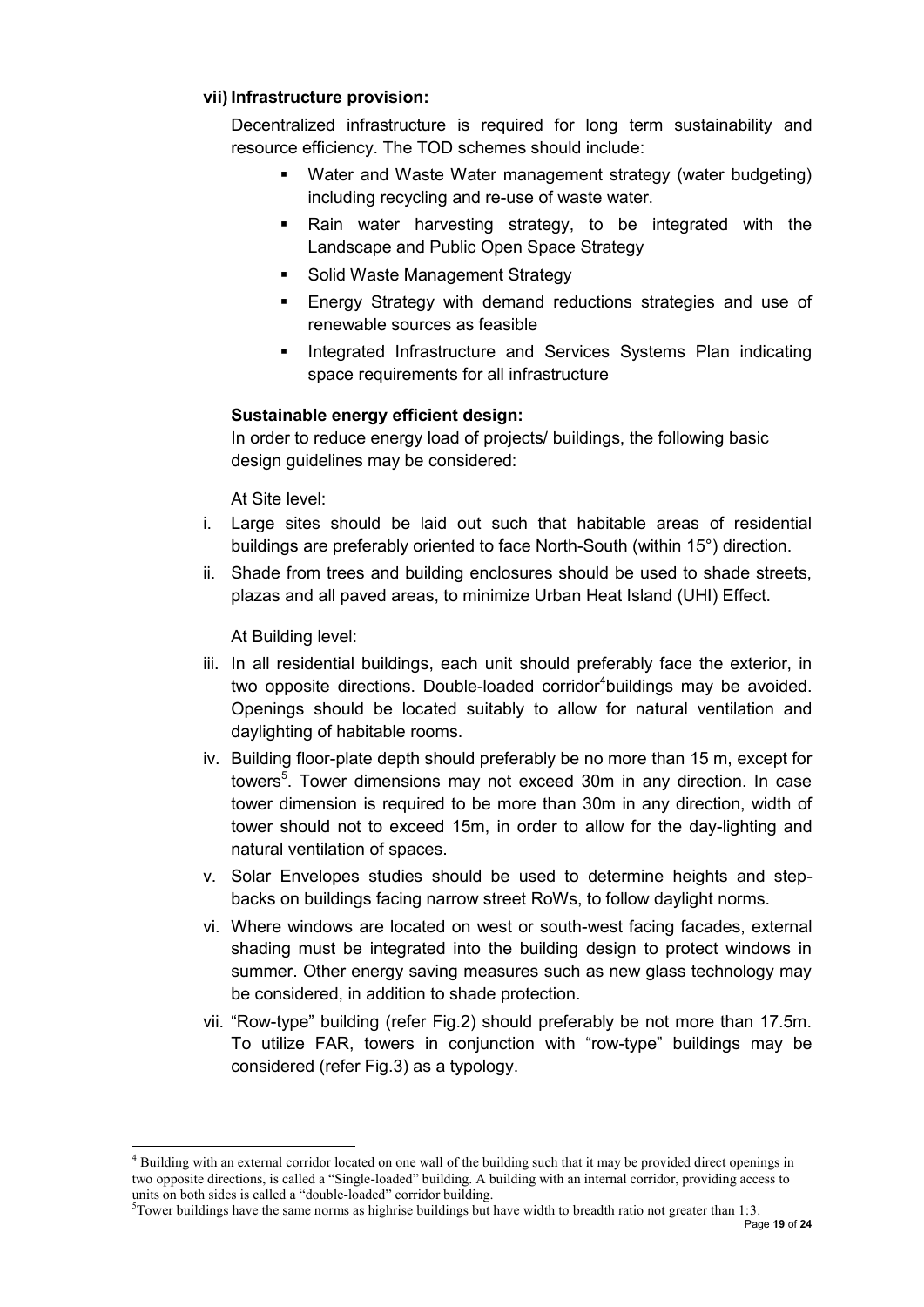

*Figure 2: Row Type Buildings should preferably be low-rise or mid-rise. Figure 3: Towers combined with low-rise 'row-type'buildings are recommended as a typology.* 

### **Sustainable landscape**

- viii. Drought resistant native species should be used to minimize water demand. Native deciduous trees are appropriate for Delhi to have dense foliage and shading in summer and sunlight penetration in winter.
- ix. Trees should be appropriately located to provide shading to buildings, streets and public spaces in summer.

#### **Solid waste management**

- x. Each TOD scheme should accommodate at least one decentralized recycling, buy/sale and reuse facility, which would process all of the following:
	- $\circ$  Organic Waste Primarily food waste from kitchens, parks/ gardens and markets, can be purchased from residents, composted and sold at the centre.
	- o Dry Recyclables paper, card, metals, plastic etc; to be purchased from residents, sorted and sold to industries recycling such waste.
	- o Hazardous Waste to be purchased from users and sent to city/regional level hazardous waste facility.
	- o Construction Waste and materials can be purchased and sold to recycling centres and/or municipalities.
	- $\circ$  Residual remaining waste to be handed to municipality for landfill.
- xi. The Waste Management Centre should preferably run on an economically feasible model. At Building level, all residential complexes should preferably have segregated garbage chutes accessible at all floors.

#### **viii) Interests of Silent Majority**

TOD policy and schemes have various provisions that keep the interests of the silent majority in consideration. A few major aspects include:

- i. Provision of a mandatory mix of small dwelling unit sizes (for-sale) which shall cater to the middle-income population of Delhi.
- ii. Shared public spaces and amenities so that public investments in the area benefit a large economic section of people.
- iii. EWS provision is mandatory for any scheme, irrespective of the dominant/ zonal plan landuse.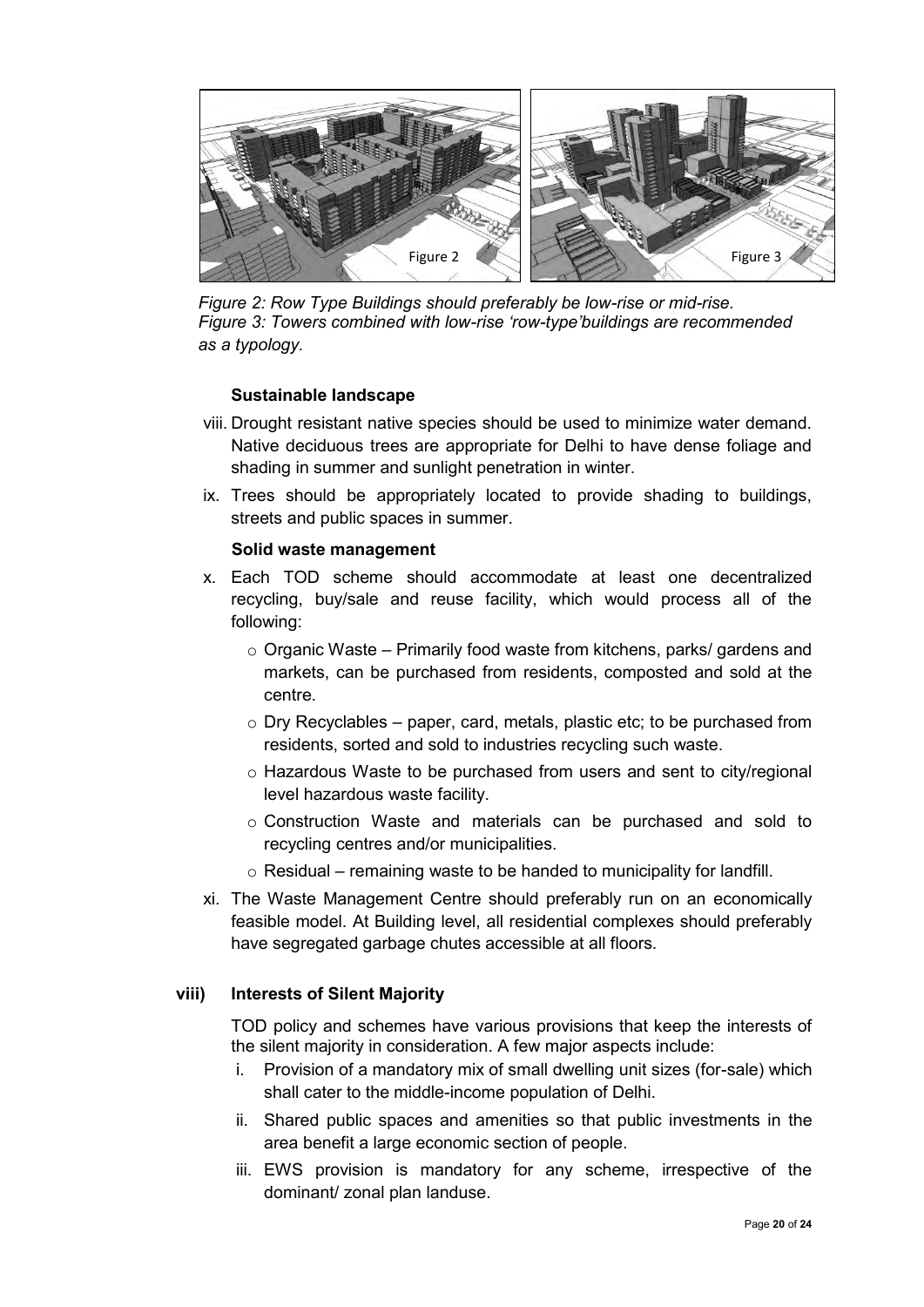- iv. In addition, the following uses shall be desirable within TOD Zone schemes:
	- o Residential uses: Affordable/ low-income housing, one and tworoom apartments for sale and rent, dormitories, homes for the aged, serviced apartments for young professionals, Govt. housing for low-income employees, working women's hostels, youth hostels, studio apartments, night shelters, etc.
	- o Commercial and Civic uses: Daily-need stores like department stores, Cultural Institutions, health clubs, day-care facilities, clinics, entertainment facilities, dry-cleaners, coffee shops, small restaurants, budget-hotels, transit hotels, neighbourhood oriented retail (like clinics, cyber cafes, stationery shops, Banks, financial institutions, post offices, etc.), call centres, small institutes, training centres, health clubs, day-care facilities, clinics, entertainment facilities, dry-cleaners, etc.
	- o Informal sector uses like vendors, etc.

# **ANNEXURE-II FREQUENTLY ASKED QUESTIONS (FAQ)**

# **Q1. How will increased housing stock for lower-income & middle income groups be provided through TOD? Explain the mandatory housing mix.**

In all TOD integrated schemes, a minimum of 30% of overall FAR shall be mandatory for Residential use. Additionally, this mandatory residential component shall comprise of 50% units of size ranging between 32-40 sq.m.(1 BHK) and the balance 50% comprising of homes ≤65 sq.m.(1-2 BHK). EWS FAR of 15% over and above the permissible FAR will be applicable.

The above is intended to ensure that there is an increase in affordable housing in the city for the middle income group which is currently mostly accommodated within the un-planned/ un-authorized colonies of Delhi.

A minimum 10% of FAR for commercial use and minimum 10% of FAR for community facilities is also mandatory. This component shall include the requirements of the residential population in that land parcel and also serve the people visiting/ passing through the area.

Mix of uses and FAR utilization for the remaining 50% FAR shall be as per the land use category designated in the Zonal Plan.

Indicative FAR utilization and mix of uses within various land use categories falling within TOD Zone (except Recreational):

| Landuse as per<br>ZDP<br>(At Least 50% of $\mid$ m<br>total FAR to be<br>as per ZDP Use) | Indicative Mix of Uses within FAR Utilization |        |                   |                               |  |
|------------------------------------------------------------------------------------------|-----------------------------------------------|--------|-------------------|-------------------------------|--|
|                                                                                          | Minimu                                        | Minimu | Minimu            | Indicative Mix of Uses within |  |
|                                                                                          |                                               | ım     | m                 | remaining 50% FAR, as per ZDP |  |
|                                                                                          | Residen Commer                                |        | <b>Facilities</b> | landuse                       |  |
|                                                                                          | tial*                                         | cial** | $***$             |                               |  |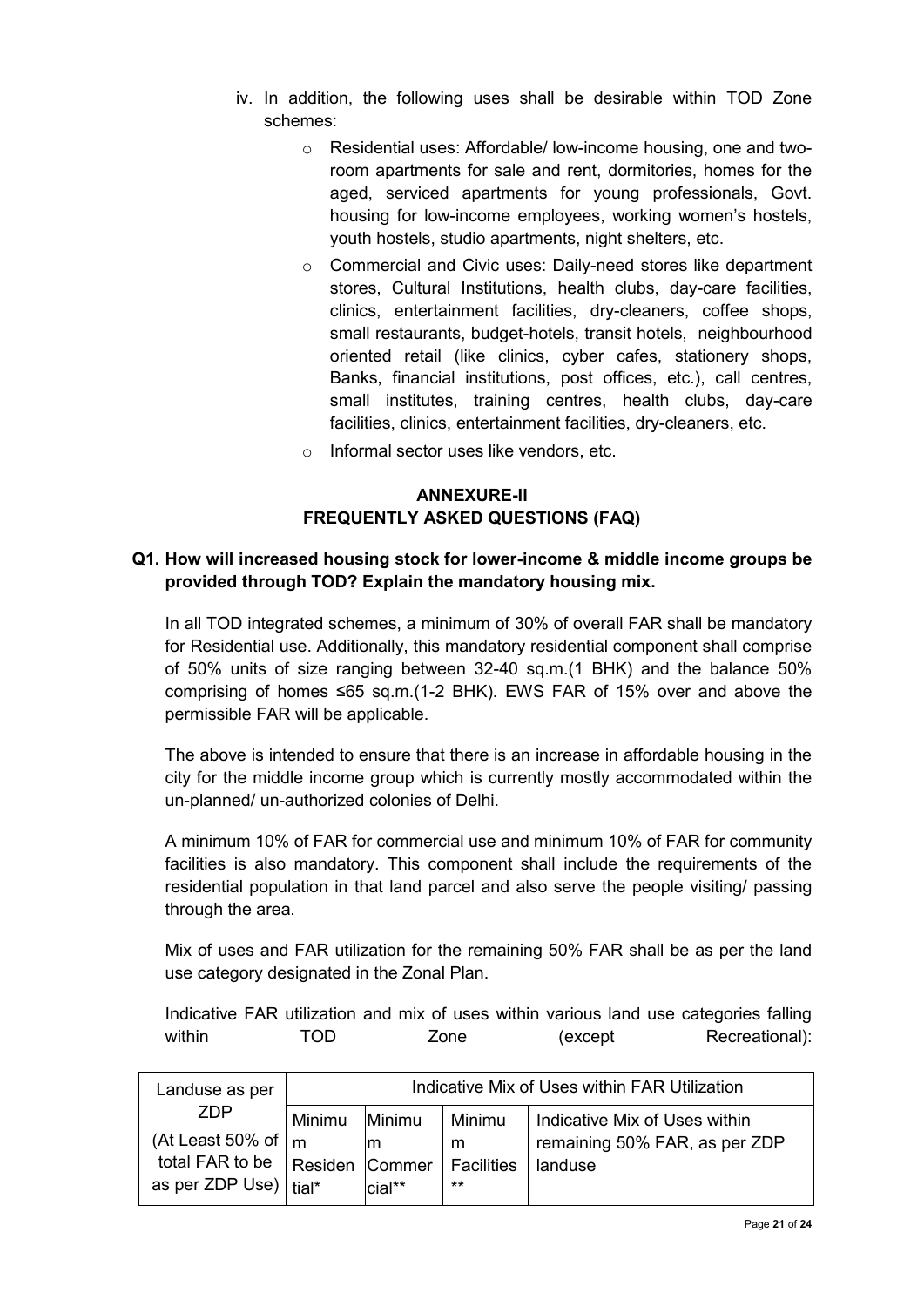| <b>RESIDENTIAL</b>                                                  | 30% | 10% | 10% | • Of the remaining FAR, at least<br>20% or more (upto 70% of total) is<br>for Residential use.<br>• Other uses are permitted upto<br>$30\%$ .                                       |
|---------------------------------------------------------------------|-----|-----|-----|-------------------------------------------------------------------------------------------------------------------------------------------------------------------------------------|
| <b>COMMERCIAL</b>                                                   | 30% | 10% | 10% | • Of the remaining FAR, at least<br>40% or more is to be for<br>commercial use.<br>• Other uses are permitted upto<br>10%.                                                          |
| <b>INDUSTRIAL</b>                                                   | 30% | 10% | 10% | Remaining 50% of FAR to be for<br>Industrial use.                                                                                                                                   |
| <b>GOVERNMENT</b>                                                   | 30% | 10% | 10% | Remaining 50% of FAR may be for<br>any Government use.                                                                                                                              |
| TRANSPORTA-<br><b>TION</b>                                          | 30% | 10% | 10% | Remaining 50% of FAR may be for<br>any use after meeting all<br>operational requirements for<br>transportation facilities. Additional<br>norms as per Table 12.7 are<br>applicable. |
| <b>PUBLIC AND</b><br><b>SEMIPUBLIC</b><br><b>FACILITES</b><br>(PSP) | 30% | 10% | 10% | Of the remaining FAR, at least<br>40% or more is to be for PSP use.<br>Other uses are permitted upto<br>$10%$ .                                                                     |
| <b>MIXED-USE</b>                                                    | 30% | 10% | 10% | Remaining 50% of FAR may be for<br>any use.                                                                                                                                         |

### **Q2. How will the additional infrastructure requirement (water) be addressed?**

- TOD development will also see a paradigm shift in the provision of water and sewer infrastructure by making the recycling and reuse of water more feasible and efficient, and reducing both – the overall potable water demand, as well as piping/infrastructure costs. The aim would be to efficiently utilize existing water supply without putting external pressure and accommodating more people to benefit from such strategies.
- Through redevelopment, high density and mixed use shall be introduced in the city, within which local recycling and reuse shall become **much more feasible**. Residential units require more potable water (which can partly be recycled water) and generate less waste water. Comparatively, commercial developments require less potable water, but generate more waste water (which can be recycled). Therefore the two uses are symbiotic and complement each other. Due to this, approx. 60% of the overall water supplied can be recycled/ reused even at local project level, with very little piping costs, **thus significantly reducing the net additional potable water demand for TOD projects.** In cases, extra recycled water can also be used for horticulture and local ground water recharge.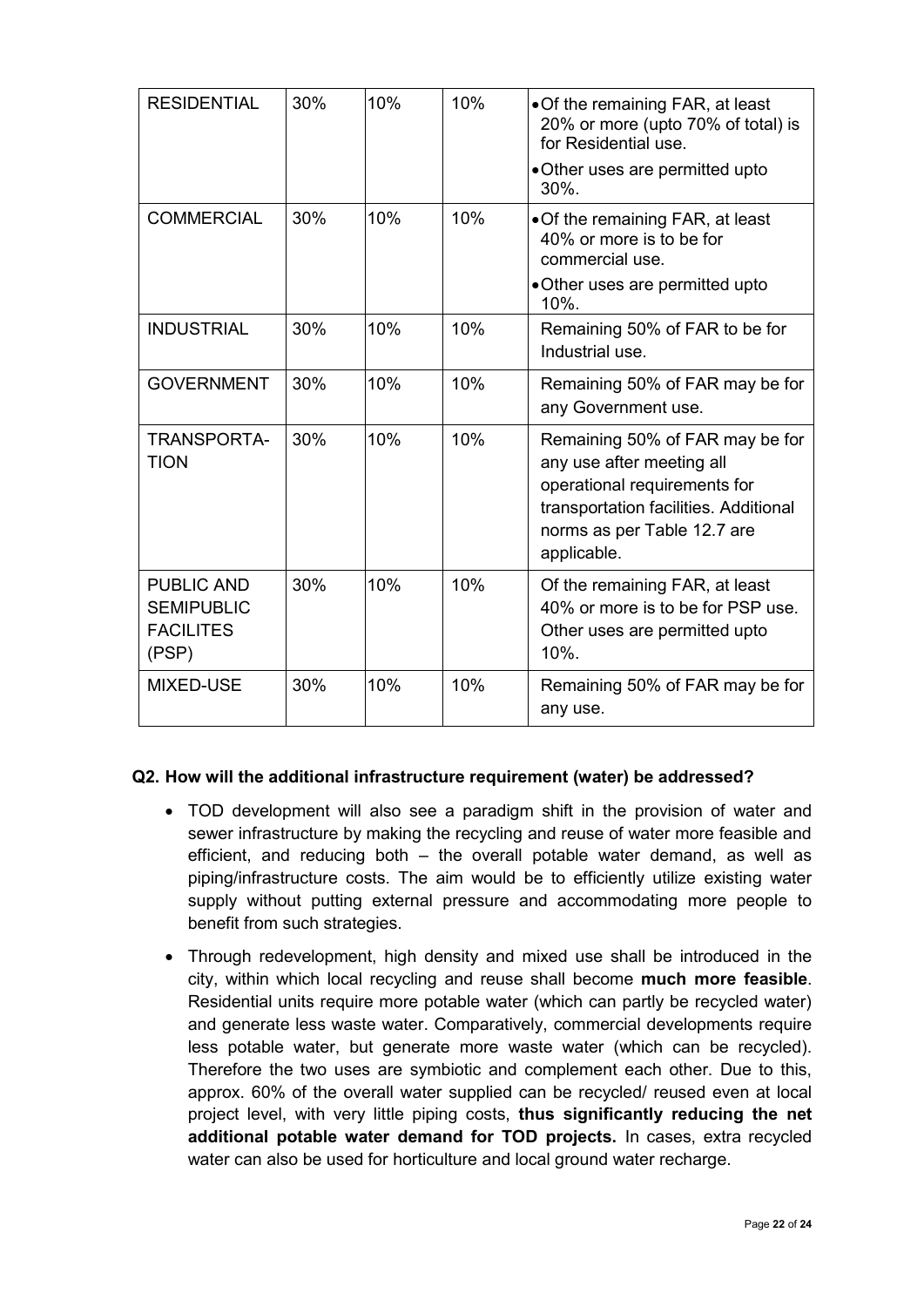One more important feature of TOD developments is the use of "working landscapes" which shall be mandatory. Instead of decorative parks and concretized rainwater harvesting systems, it is proposed to use more biological/ plant based treatment systems. Landscapes shall serve as both relaxation areas as well as bioswales/detention/ treatment areas. All public areas would use mainly native, drought resistant species, which hardly consume any water. All these strategies, once again shall bring down water demand, water treatment costs and increase local ground water levels, also benefit the city at large.

# **Q3. What are the precautionary measures being taken for earthquake resistance?**

- At present, technologically it is well known that Earthquakes affect low-rise buildings more than high rise buildings. This is because most low-rise buildings either have individual, un-braced foundations or are load bearing, neither of which are earthquake resilient.
- Earthquake protection requires specific kind of structural treatment i.e. bracing/ binding of the foundations which makes it expensive and uneconomical for low rise buildings to invest in. So it is much more economical to go high rise after investing in stronger foundations. In addition, high-rise buildings above 22 stories necessarily require pile foundations and/or rafts/ sheer walls, etc. which automatically provide earthquake protection.
- Good case examples are cities like San Francisco, Tokyo etc. which experience very frequent earthquakes on a daily basis, but are high-rise cities. On the other hand Nepal which suffered tremendous damage during earthquake, was completely low-rise.
- Therefore earthquake safety does not have anything to do with soil type or building height, it only relates to the design of the foundation.

# **Q4. How will issues of pollution & congestion be addressed through TOD?**

• In Delhi, currently, due to segregated landuse planning, people tend to live in places far from their workplaces, daily needs and recreation facilities, thus creating a need for more and more travel. Due to lack of travel options on foot/cycle and public transport, people are often forced to use their cars/two-wheelers even for short trips, thereby increasing pressure on the already stressed roads (despite Delhi having the largest area under roads as compared to any city in India). With TOD planning, people will have "the choice" to live near the public transit corridor which will attract more and more offices, civic amenities, daily needs and recreational spaces, thereby decreasing their travel time significantly. A large housing stock when released near transit corridors, will also help stabilize housing prices (with high quality amenities) making it more affordable in the long run. TOD will entail dense and market-sensitive mixed activities, smaller building block sizes, finer street networks (shortcuts) which will make neighbourhoods walkable, accessible and safe.

# **Q5. Regarding the voluntary or compulsory nature of the policy and how will redevelopment take place?**

 TOD Policy for redevelopment is only a voluntary policy. The residents/cooperative societies/private developers may come forward with a minimum scheme area of 1